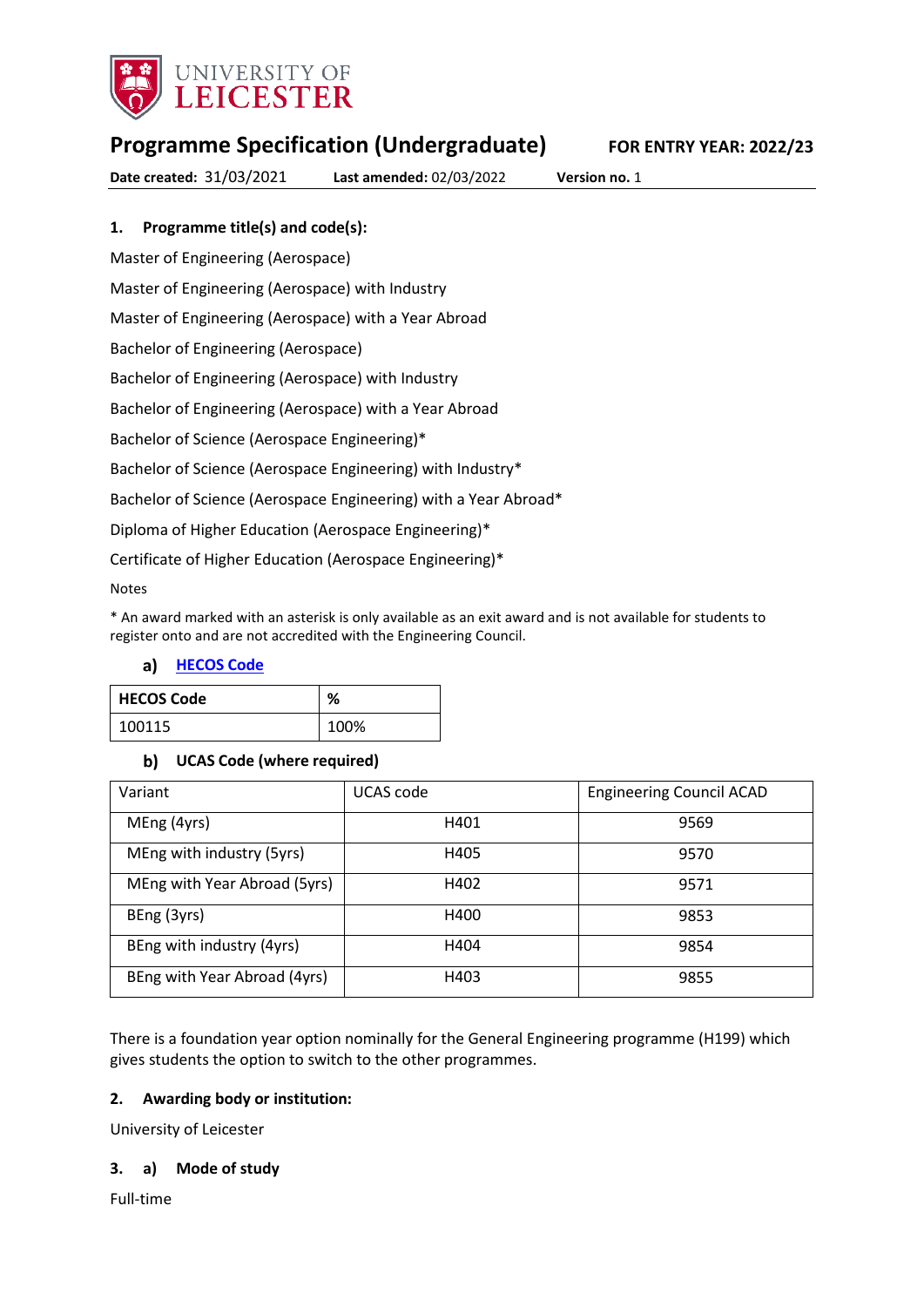## **Type of study**

Campus-based

## **4. Registration periods:**

MEng Full-time The normal period of registration for is four years The maximum period of registration is six years

BEng Full-time The normal period of registration is three years The maximum period of registration is five years

The 'with a Year in Industry' and 'with a Year Abroad' options of each degree would add one year to the normal and maximum periods of registration listed above.

## *For Foundation Year Variant:*

The normal period of registration is four years (one year for the Foundation Year, with three years for the BEng)

The maximum period of registration is six years (one year for the Foundation Year, and five years for the BEng)

## **5. Typical entry requirements**

MEng. Typical offer: AAB normally including Mathematics and a physical science or equivalent non- A- level qualifications.

BEng. Typical offer: ABB normally including Mathematics and a Physical science or equivalent non- Alevel qualifications.

**For the aims, learning outcomes and application criteria for the GCSA Year Abroad please see**  <https://le.ac.uk/study/undergraduates/courses/abroad>

## **6. Accreditation of Prior Learning**

APL will not be accepted for exemptions from individual modules, however may be considered for direct entry to year 2, on a case by case and subject to the general provisions of the University APL policy.

*For Foundation Year Variant:* n/a

## **7. Programme aims**

All the variants of the programmes aim to satisfy the criteria of the accrediting engineering institutions. These are based on the Engineering Council's Accreditation of Higher Education Programmes (AHEP) learning outcomes. These are defined in 6 overarching outcomes:

- Science and Mathematics (SM),
- Engineering Analysis (EA),
- Design (D),
- Economic, Legal, social, ethical and environmental context (EL)
- Engineering Practice (P)
- Additional General Skills (G).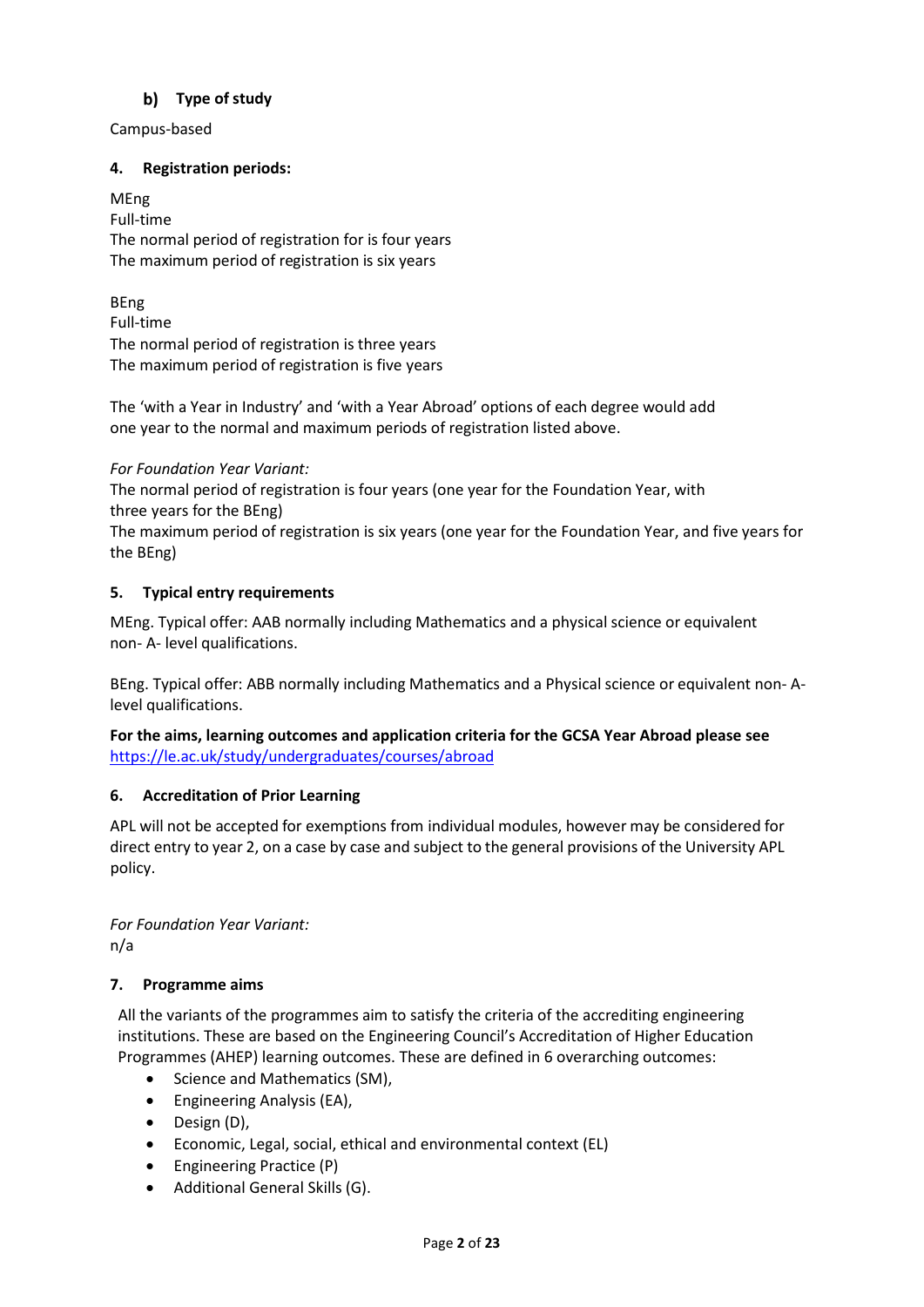Programme-level Intended Learning Outcomes for the degrees programmes are mapped, using the shorthand codes above, to these overarching outcomes in section 9 - Programme Outcomes below. Each of these overarching outcomes is divided into a maximum of 11 specific outcomes (e.g. P1 – P11). These are mapped to module-level Intended Learning Outcomes and assessment elements, and are detailed in the module specifications.

The BEng programmes aim to:

- 1. provide a curriculum that is enjoyable and motivating and which creates enthusiasm for engineering through the challenge of responding to interesting engineering problems;
- 2. provide students with the breadth of understanding in relevant science and mathematics to allow analysis and design of Aerospace Engineering systems that improve quality of life through being able to integrate knowledge from other engineering disciplines.
- 3. develop students' knowledge and understanding of the tools and techniques used for modelling, analysis, design and control of complex Aerospace engineering systems;
- 4. develop students' detailed knowledge and understanding of engineering applications used in research and the Aerospace industry;
- 5. cultivate the synergy between teaching and research; and
- 6. foster students' independent learning and organisational skills.

Additionally, the MEng programmes aim to meet the needs of the appropriate professional institutions and satisfy the educational requirements for registration by the Engineering Council at CEng level. The MEng programmes aim to develop greater depth and breadth of knowledge and the ability to apply methods critically and in ambiguous situations, to optimise new and developing Aerospace Engineering technology, to identify projects and technical potential and to lead engineering activities and teams by managing technical and commercial risks and through change.

For the "with Industry" variant only, these additional programme aims apply:

- Prepare students for career and training opportunities which relates to their degree in both the private and public sectors, and voluntary organisations.
- Construct effective applications for placement opportunities
- Provide students the opportunity to recognise suitable plans for transitioning into the workplace

For the "with Year Abroad" variant only, these additional programme aims apply:

provide students with the opportunity to spend one year studying out of the UK to gain an international perspective on their discipline and experience of living and study in a different culture and possibly improve their language skills.

## **8. Reference points used to inform the programme specification**

- QAA Benchmarking Statement
- Framework for Higher Education Qualifications (FHEQ)
- UK Quality Code for Higher Education
- Engineering Accreditation Board (EAB) Bachelors and Integrated Masters Degree Learning Outcomes (AHEP 3rd Edition)
- UK-SPEC (UK Standard for Professional Engineering Competence)
- Engineering Council Compensation and Condonement requirements November 2018.
- Royal Aeronautical Society Accreditation Handbook Version 8.2 June 2018.
- University Learnin[g Strategy](https://www2.le.ac.uk/offices/sas2/quality/learnteach)
- [University Assessment Strategy](https://www2.le.ac.uk/offices/sas2/quality/learnteach)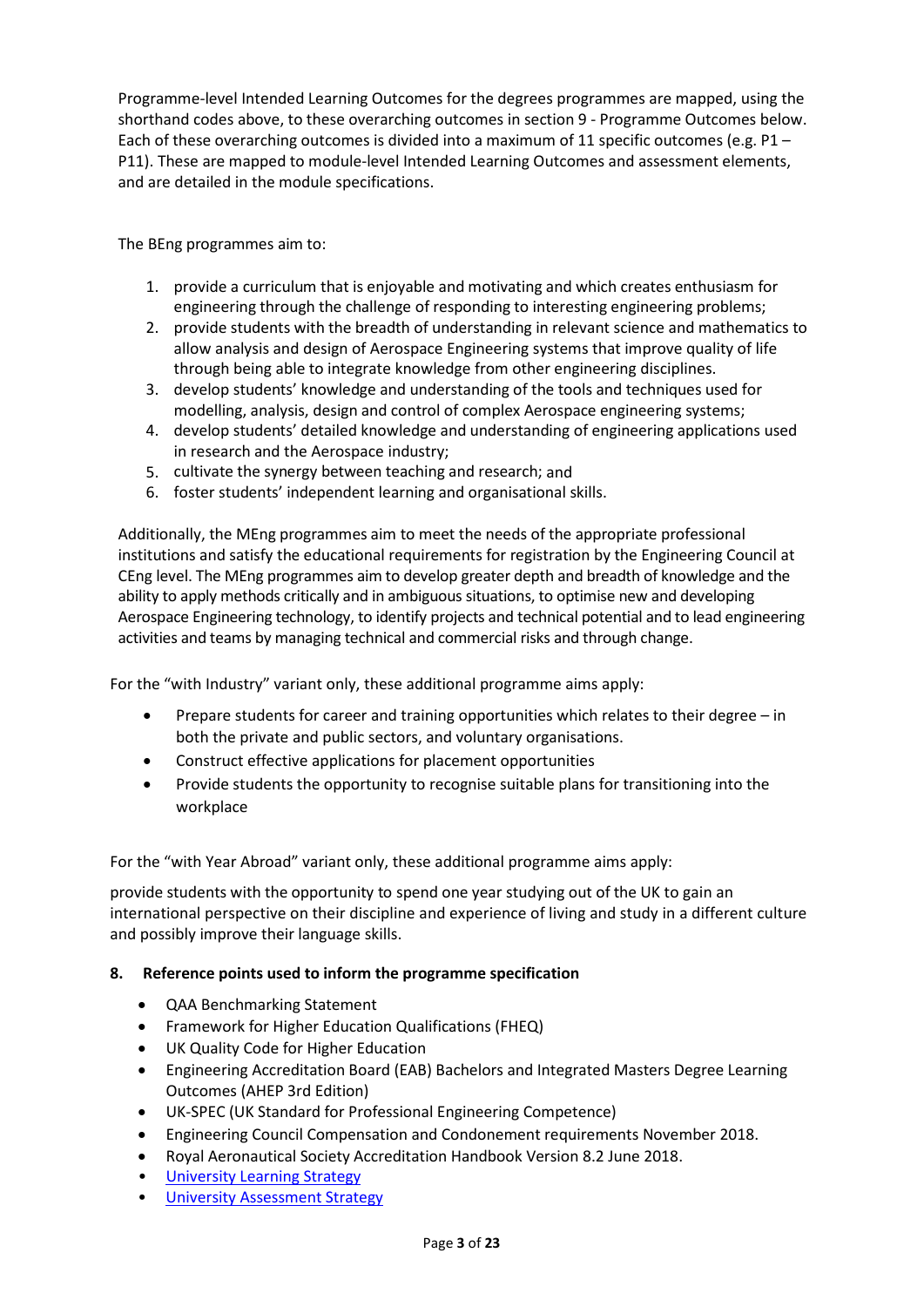- University of Leicester Periodic Developmental Review Report
- External Examiners' reports (annual)
- United Nations Education for Sustainable Development Goals
- Student Destinations Data

### **9. Programme Outcomes**

Unless otherwise stated, programme outcomes apply to all awards specified in 1. Programme title(s).

### **Discipline specific knowledge and competencies**

i) Mastery of an appropriate body of knowledge

| <b>Intended Learning</b>                                                                                                                                                                                                                                                                                                | <b>Teaching and Learning Methods</b>                                                                                            | <b>How Demonstrated?</b>                                                                                                                                                                                 |
|-------------------------------------------------------------------------------------------------------------------------------------------------------------------------------------------------------------------------------------------------------------------------------------------------------------------------|---------------------------------------------------------------------------------------------------------------------------------|----------------------------------------------------------------------------------------------------------------------------------------------------------------------------------------------------------|
| <b>Outcomes</b>                                                                                                                                                                                                                                                                                                         |                                                                                                                                 |                                                                                                                                                                                                          |
|                                                                                                                                                                                                                                                                                                                         | (a) Discipline specific knowledge and competencies                                                                              |                                                                                                                                                                                                          |
|                                                                                                                                                                                                                                                                                                                         | (i) Mastery of an appropriate body of knowledge                                                                                 |                                                                                                                                                                                                          |
| Demonstrate knowledge of the<br>scientific and mathematical<br>principles and techniques<br>necessary for an Aerospace<br>Engineer, including<br>aerodynamics, aircraft<br>performance, flight dynamics,<br>aircraft systems and avionics,<br>structural analysis, materials<br>and propulsion technologies<br>$(SM)$ . | Lectures, tutorials, seminars,<br>laboratory practicals, directed<br>reading, independent research,<br>resource-based learning. | Examinations, laboratory reports,<br>seminar presentations, contributions<br>to discussions, problem-based<br>exercises, design tasks, simulation<br>exercises, group projects,<br>independent projects. |
| [MEng only] Demonstrate a<br>comprehensive and critical<br>knowledge of current and<br>developing scientific and<br>mathematical principles in<br>Aerospace Engineering and<br>related disciplines, including<br>specific advanced level<br>knowledge of gas turbines and<br>spacecraft systems (SM).                   |                                                                                                                                 |                                                                                                                                                                                                          |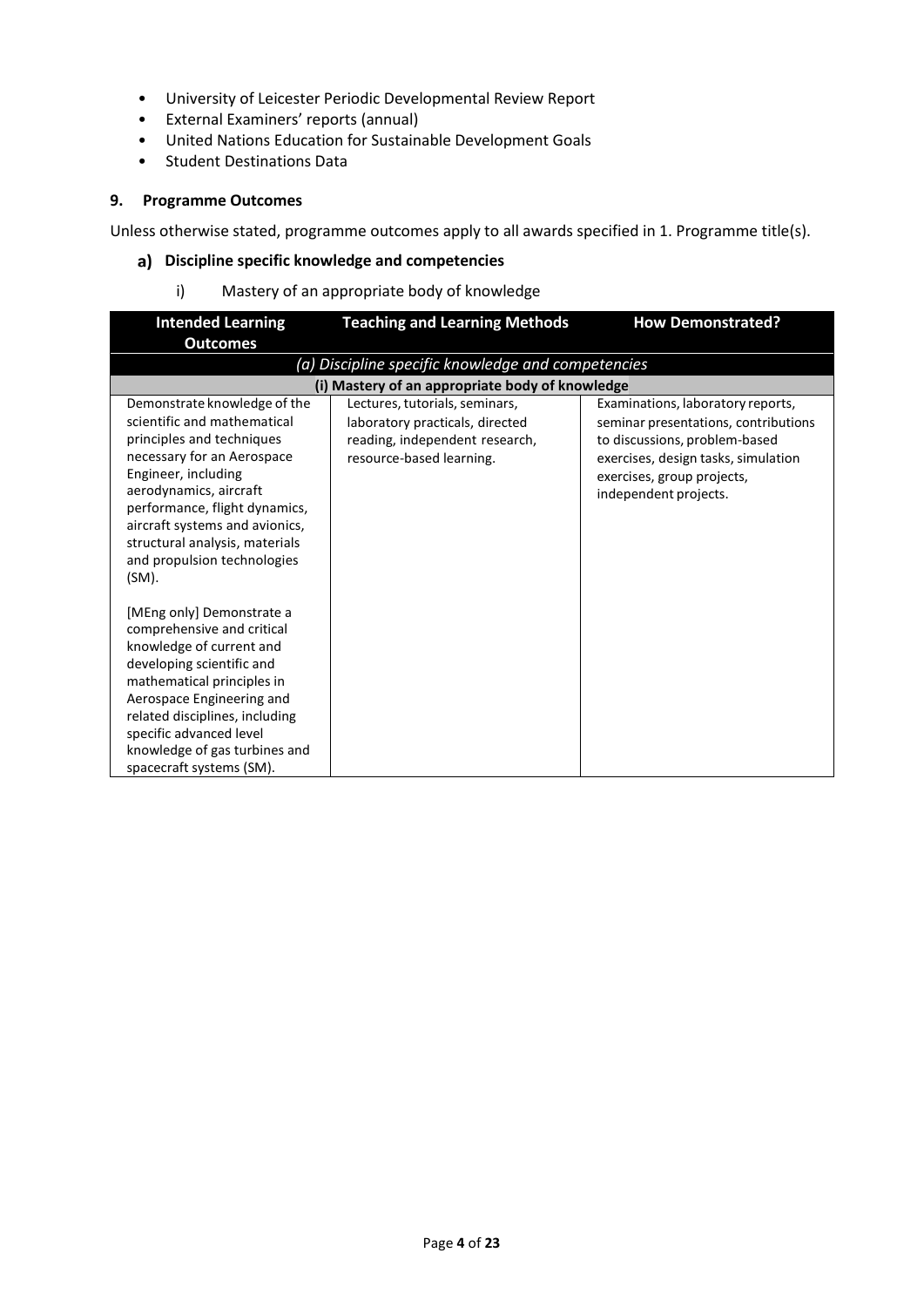| ii) | Understanding and application of key concepts and techniques |  |  |
|-----|--------------------------------------------------------------|--|--|
|     |                                                              |  |  |

| <b>Intended Learning</b><br><b>Outcomes</b>                                                                                                                                                                                                            | <b>Teaching and Learning Methods</b>                                                                        | <b>How Demonstrated?</b>                                                                                                                                                                                 |  |
|--------------------------------------------------------------------------------------------------------------------------------------------------------------------------------------------------------------------------------------------------------|-------------------------------------------------------------------------------------------------------------|----------------------------------------------------------------------------------------------------------------------------------------------------------------------------------------------------------|--|
| (ii) Understanding and application of key concepts and techniques                                                                                                                                                                                      |                                                                                                             |                                                                                                                                                                                                          |  |
| Demonstrate knowledge,<br>understanding and application of<br>appropriate mathematical,<br>computational techniques and<br>scientific principles and methods<br>for modelling and analysing<br>Aerospace and related<br>engineering problems (SM, EA). | Lectures, tutorials, surgeries<br>problem solving classes<br>computer practical classes, example<br>sheets. | Examinations, laboratory reports,<br>seminar presentations, contributions<br>to discussions, problem-based<br>exercises, design tasks, simulation<br>exercises, group projects,<br>independent projects. |  |
| Demonstrate knowledge<br>and understanding of the<br>design process and design<br>methodologies used in the<br>discipline (D).                                                                                                                         | Lectures, tutorials, surgeries<br>problem solving classes, independent<br>research, project supervision.    | As above                                                                                                                                                                                                 |  |
| Demonstrate knowledge and<br>understanding of<br>management, business<br>practices and industrial<br>standards that influence an<br>engineer's work (EL).                                                                                              | Lectures, tutorials, independent<br>research, project supervision,<br>work placement.                       | As above                                                                                                                                                                                                 |  |
| Demonstrate knowledge and<br>understanding of<br>manufacturing and/or<br>operational practice (P).                                                                                                                                                     | Lectures, tutorials, independent<br>research, project supervision.                                          | As above                                                                                                                                                                                                 |  |
| [MEng only] Apply knowledge<br>and techniques critically with<br>potential ambiguous, novel<br>and/or changing and<br>developing situations and<br>technologies (EA, D, EL, P).                                                                        | Lectures, independent research,<br>major projects.                                                          |                                                                                                                                                                                                          |  |
| Work as an engineer in an<br>industrial [with Industry] or<br>international setting [with<br>Year Abroad] (G)                                                                                                                                          | Work/International placement                                                                                | Work placement<br>report/International<br>Year Assessments.                                                                                                                                              |  |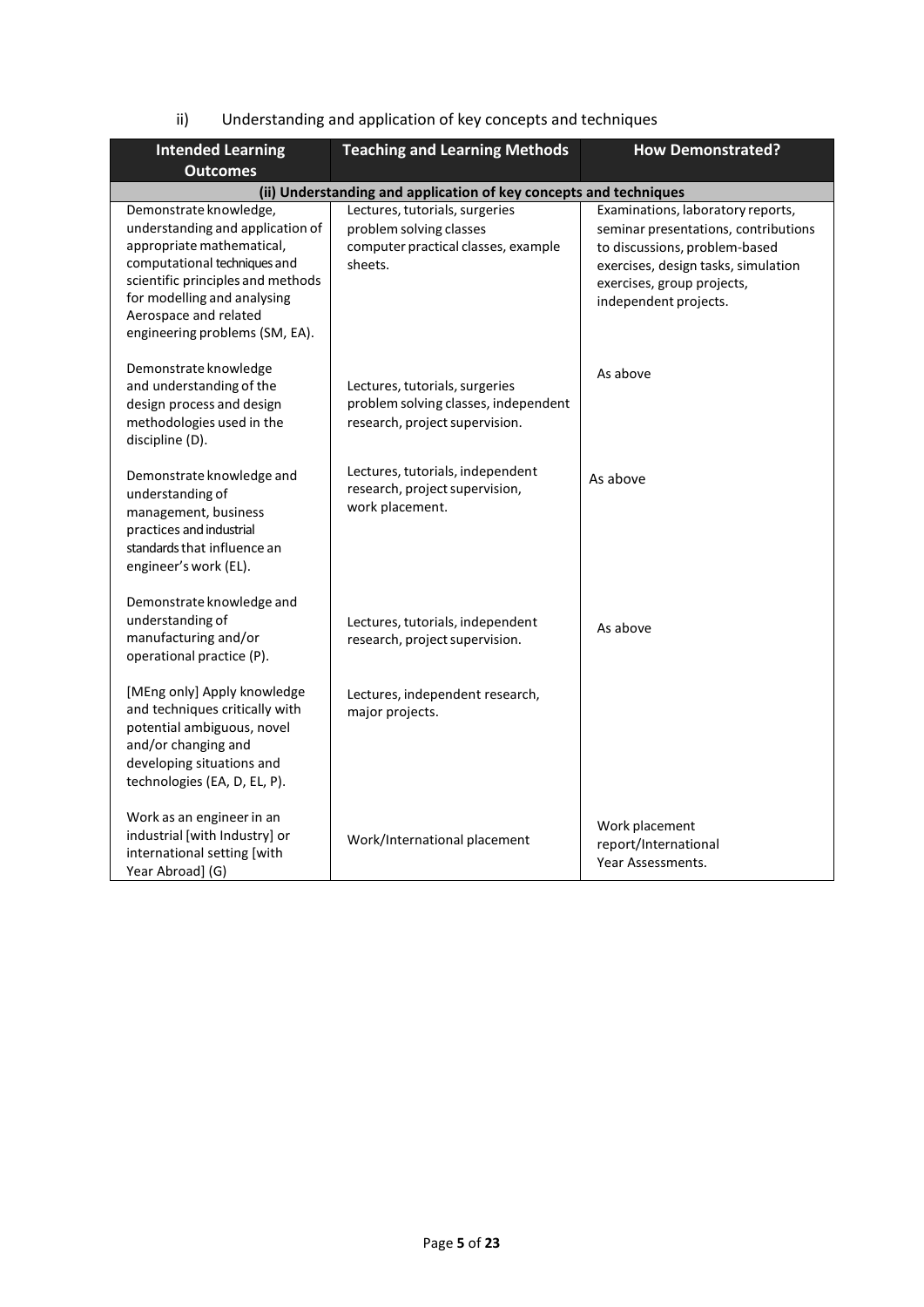iii) Critical analysis of key issues

| <b>Intended Learning</b><br><b>Outcomes</b>                                                                    | <b>Teaching and Learning Methods</b>                                                                        | <b>How Demonstrated?</b>                                                                                                        |
|----------------------------------------------------------------------------------------------------------------|-------------------------------------------------------------------------------------------------------------|---------------------------------------------------------------------------------------------------------------------------------|
|                                                                                                                | (iii) Critical analysis of key issues                                                                       |                                                                                                                                 |
| Apply scientific principles to<br>model and analyse engineering<br>systems, processes and products<br>(SM).    | Lectures, tutorials, surgeries<br>problem solving classes<br>computer practical classes,<br>example sheets. | Examinations, laboratory reports,<br>seminar presentations,<br>contributions to discussions,<br>problem-based exercises, design |
| Analyse systems, processes or<br>components as part of the<br>design process (D).                              | As above                                                                                                    | tasks, simulation exercises, group<br>projects, independent<br>projects.                                                        |
| Awareness of statistical<br>methods to handle uncertainty<br>(SM).                                             | As above                                                                                                    | As Above                                                                                                                        |
| Evaluate commercial risks<br>and technical risks (EL)<br>including [MEng only] in<br>unfamiliar circumstances. | Problem solving exercises,<br>independent research projects,<br>group projects.                             | As Above                                                                                                                        |

iv) Clear and concise presentation of material

| <b>Intended Learning</b><br><b>Outcomes</b>                                                                                                                                                            | <b>Teaching and Learning Methods</b>            | <b>How Demonstrated?</b>                                                                         |
|--------------------------------------------------------------------------------------------------------------------------------------------------------------------------------------------------------|-------------------------------------------------|--------------------------------------------------------------------------------------------------|
|                                                                                                                                                                                                        | (iv) Clear and concise presentation of material |                                                                                                  |
| Interpret and report results,<br>presenting data in alternative<br>forms suitable for a range of<br>different audiences in order to<br>create deeper understanding<br>and/or greater impact (D, P, G). | Lectures, seminars, masterclasses.              | Written assignments, exhibitions,<br>poster displays, reports,<br>independent research projects. |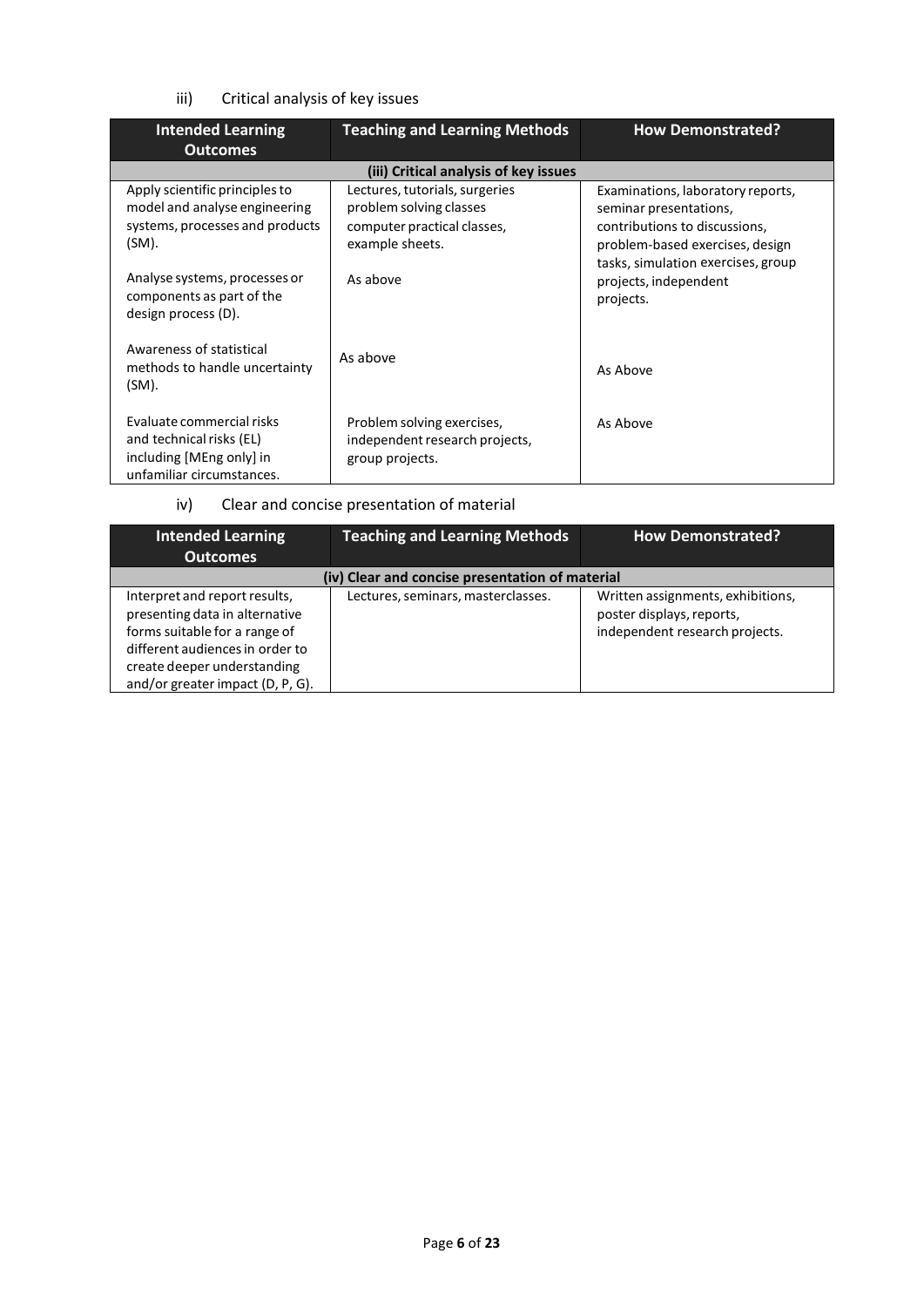v) Critical appraisal of evidence with appropriate insight

| <b>Intended Learning</b>                                                                                                                                                         | <b>Teaching and Learning Methods</b>                                                             | <b>How Demonstrated?</b>                                                         |
|----------------------------------------------------------------------------------------------------------------------------------------------------------------------------------|--------------------------------------------------------------------------------------------------|----------------------------------------------------------------------------------|
| <b>Outcomes</b>                                                                                                                                                                  |                                                                                                  |                                                                                  |
|                                                                                                                                                                                  | (v) Critical appraisal of evidence with appropriate insight                                      |                                                                                  |
| Select and apply appropriate<br>computer-based methods for<br>modelling and analysing<br>engineering problems (EA).                                                              | Computer practical classes, lectures,<br>surgeries.                                              | Computer-based exercises, simulation<br>exercises, research projects.            |
| Evaluate customer and user<br>needs taking into account the<br>wider engineering context (D)                                                                                     | Design tasks, laboratory practicals,<br>simulation exercises, group projects,<br>work placement  | Problem solving exercises,<br>simulations, exhibitions,<br>independent research. |
| Create and design new<br>processes or products to fulfil a<br>specified requirement through<br>synthesis of ideas from a wide<br>range of sources (D).                           | Design tasks, laboratory practicals,<br>simulation exercises, group<br>projects, work placement  | Problem solving exercises,<br>simulations, exhibitions,<br>independent research. |
| Perform practical testing,<br>technical analysis and critical<br>evaluation of design ideas in<br>laboratory or through simulation<br>$(P)$ .                                    | Design tasks, laboratory practicals,<br>simulation exercises, group<br>projects, work placement. | Laboratory examinations,<br>laboratory reports, simulation<br>reports.           |
| [MEng only] use pertinent data<br>and methods, including original<br>research, to tackle problems<br>with ambiguity, involving<br>incomplete data and new<br>technology (EA, D). | Design task and research projects.                                                               | Major research and design<br>project reports and<br>presentations.               |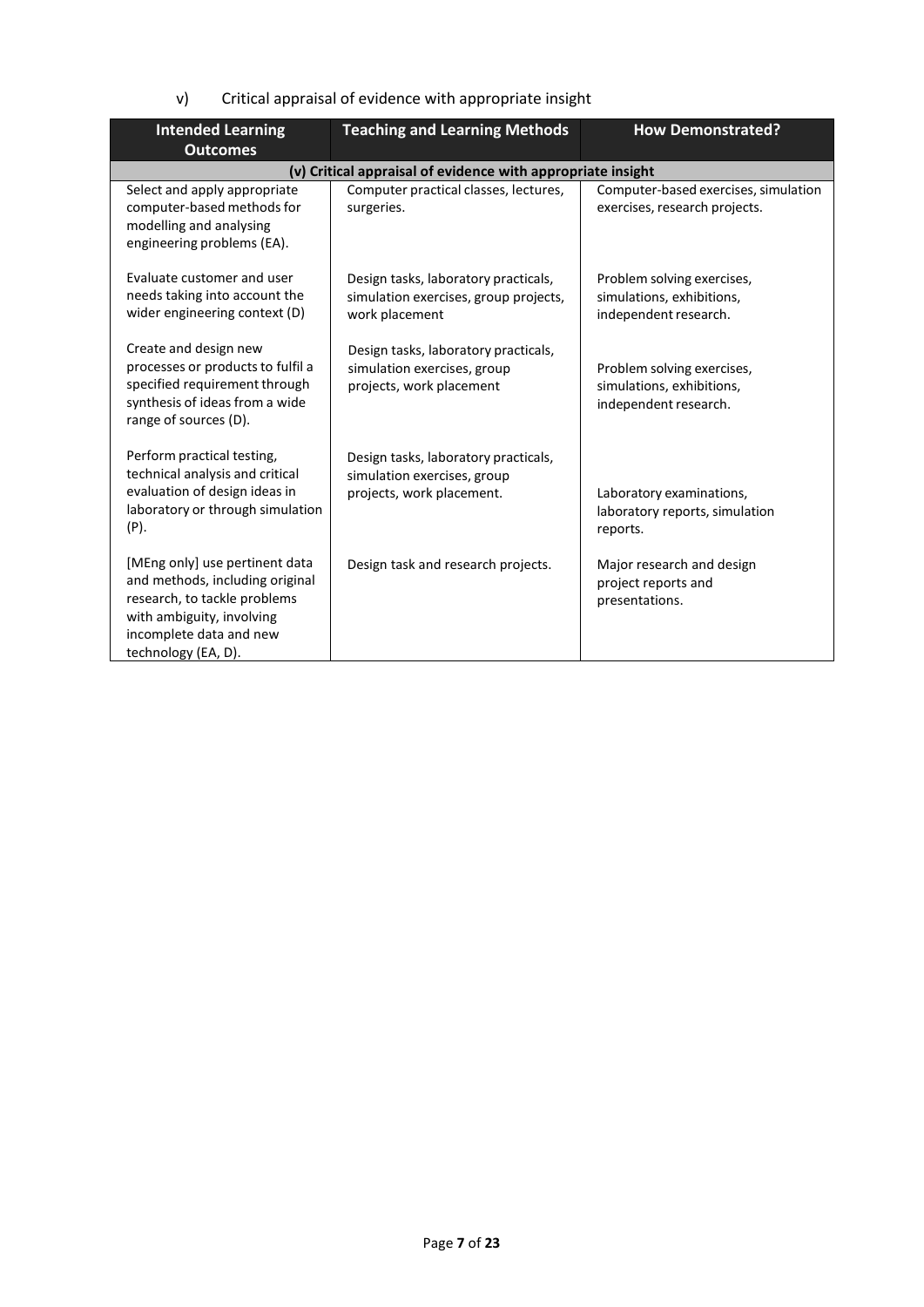vi) Other discipline specific competencies

| <b>Intended Learning</b><br><b>Outcomes</b>                                                                                                                                                                                                                                                                               | <b>Teaching and Learning Methods</b>                                                                                | <b>How Demonstrated?</b>                                                                    |
|---------------------------------------------------------------------------------------------------------------------------------------------------------------------------------------------------------------------------------------------------------------------------------------------------------------------------|---------------------------------------------------------------------------------------------------------------------|---------------------------------------------------------------------------------------------|
|                                                                                                                                                                                                                                                                                                                           | (vi) Other discipline specific competencies                                                                         |                                                                                             |
| Select and use appropriate test<br>and measurement<br>instrumentation (P).                                                                                                                                                                                                                                                | Laboratory practicals, group research<br>projects, independent research<br>projects.                                | Laboratory reports, examinations,<br>projects reports.                                      |
| Select and conduct<br>appropriate experimental<br>procedures (P).                                                                                                                                                                                                                                                         | Laboratory practicals, design<br>tasks, independent research.                                                       | Laboratory reports,<br>examinations, project reports.                                       |
| Demonstrate knowledge and<br>understanding of manufacturing<br>and/or operational practice (P).<br>Apply understanding of codes                                                                                                                                                                                           | Manufacturing skills programme,<br>work placement.<br>Laboratory practicals, design<br>tasks, independent research. | Laboratory reports, written<br>assignments, work placement<br>report.                       |
| of practice related to hazards<br>and operational safety to<br>ensure good working practices<br>and effective risk management                                                                                                                                                                                             |                                                                                                                     | Laboratory reports, written<br>assignments, work placement report.                          |
| (EL).                                                                                                                                                                                                                                                                                                                     | All teaching and learning<br>methods detailed above.                                                                |                                                                                             |
| [BSc, DipHE, CertHE only]<br>Demonstrate partial<br>achievement of the full set of<br><b>Engineering Council learning</b><br>outcomes by meeting the<br>University award criteria, whilst<br>falling short of demonstrating<br>the more stringent minimum<br>requirements specified by the<br><b>Engineering Council.</b> |                                                                                                                     | Assessments common with<br>BEng/MEng programmes but with<br>failures in individual modules. |

## **b)** Transferable skills

### i) Oral communication

| <b>Intended Learning</b><br><b>Outcomes</b>                                                                     | <b>Teaching and Learning Methods</b>                                        | <b>How Demonstrated?</b>       |
|-----------------------------------------------------------------------------------------------------------------|-----------------------------------------------------------------------------|--------------------------------|
|                                                                                                                 | (i) Oral communication                                                      |                                |
| Present technical and business<br>information orally, in an<br>appropriate form for a given<br>audience (D, G). | Tutorials, group projects,<br>independent research, project<br>supervision. | Oral presentations, portfolio. |

## ii) Written communication

| <b>Intended Learning</b><br><b>Outcomes</b>                                                                                    | <b>Teaching and Learning Methods</b>                                    | <b>How Demonstrated?</b>                                                            |
|--------------------------------------------------------------------------------------------------------------------------------|-------------------------------------------------------------------------|-------------------------------------------------------------------------------------|
|                                                                                                                                | (ii) Written communication                                              |                                                                                     |
| Communicate business and<br>technical information in an<br>appropriate written form for a<br>given audience (D).               | Lectures, group projects, independent<br>research, project supervision. | Written assignments, laboratory<br>reports, essays, independent<br>project reports. |
| Report on a practical or<br>simulation test of a design<br>solution including analysis<br>and discussion of the results<br>(D. | As above                                                                | As above                                                                            |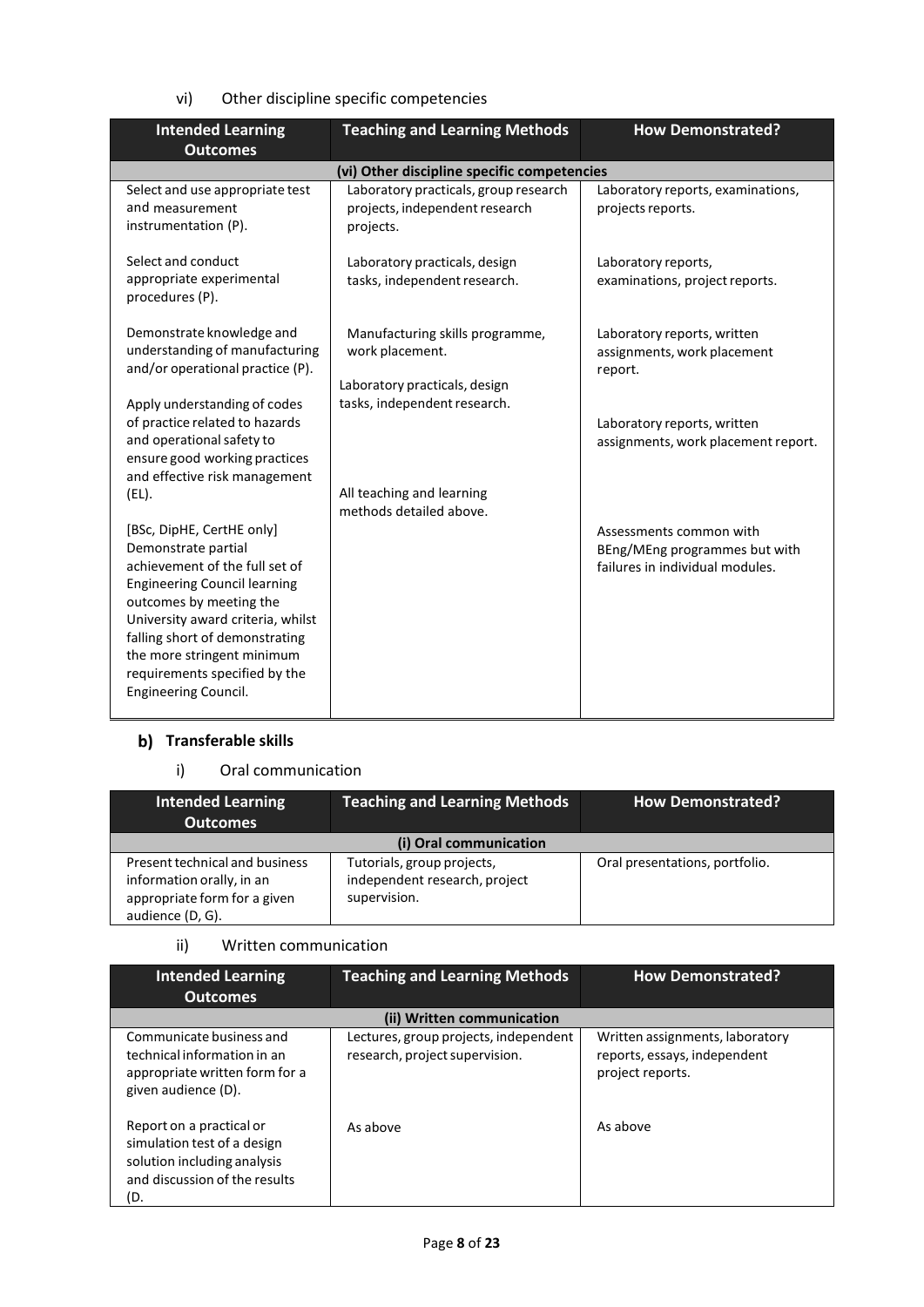## iii) Information technology

| Intended Learning<br><b>Outcomes</b>                                                                                                        | <b>Teaching and Learning Methods</b>                                    | <b>How Demonstrated?</b>                                                            |
|---------------------------------------------------------------------------------------------------------------------------------------------|-------------------------------------------------------------------------|-------------------------------------------------------------------------------------|
|                                                                                                                                             | (iii) Information technology                                            |                                                                                     |
| Use standard and specialist<br>engineering IT software<br>confidently to conduct and<br>report on engineering<br>analysis and projects (G). | Lectures, group projects, independent<br>research, project supervision. | Written assignments, laboratory<br>reports, essays, independent<br>project reports. |

iv) Numeracy

| <b>Intended Learning</b><br><b>Outcomes</b>                                                                           | <b>Teaching and Learning Methods</b>           | <b>How Demonstrated?</b>                                                                  |
|-----------------------------------------------------------------------------------------------------------------------|------------------------------------------------|-------------------------------------------------------------------------------------------|
|                                                                                                                       | (iv) Numeracy                                  |                                                                                           |
| Manipulate and sort data to<br>generate new data sets (SM, EA).                                                       | Problem-solving classes, research<br>projects. | Computer-based exercises,<br>written assignments, poster<br>displays, oral presentations. |
| Manipulate and present data<br>in alternative formats to<br>create deeper understanding<br>or greater impact (EA, D). | Problem-solving classes, research<br>projects. |                                                                                           |

### v) Team working

| <b>Intended Learning</b><br><b>Outcomes</b>                                                                                             | <b>Teaching and Learning Methods</b>                                    | <b>How Demonstrated?</b>                                                                |
|-----------------------------------------------------------------------------------------------------------------------------------------|-------------------------------------------------------------------------|-----------------------------------------------------------------------------------------|
|                                                                                                                                         | (v) Team working                                                        |                                                                                         |
| Work collaboratively as part of<br>an engineering team<br>undertaking a range of different<br>team roles (P).                           | Tutorials, masterclasses, project<br>supervision, induction programmes. | Learning logs/diaries, learning<br>portfolios, group projects, simulation<br>exercises. |
| [MEng only] Lead engineering<br>activities and teams by<br>managing technical and<br>commercial risks, including<br>through change (P). | Major design and research projects.                                     | Reports, design reviews and<br>presentations.                                           |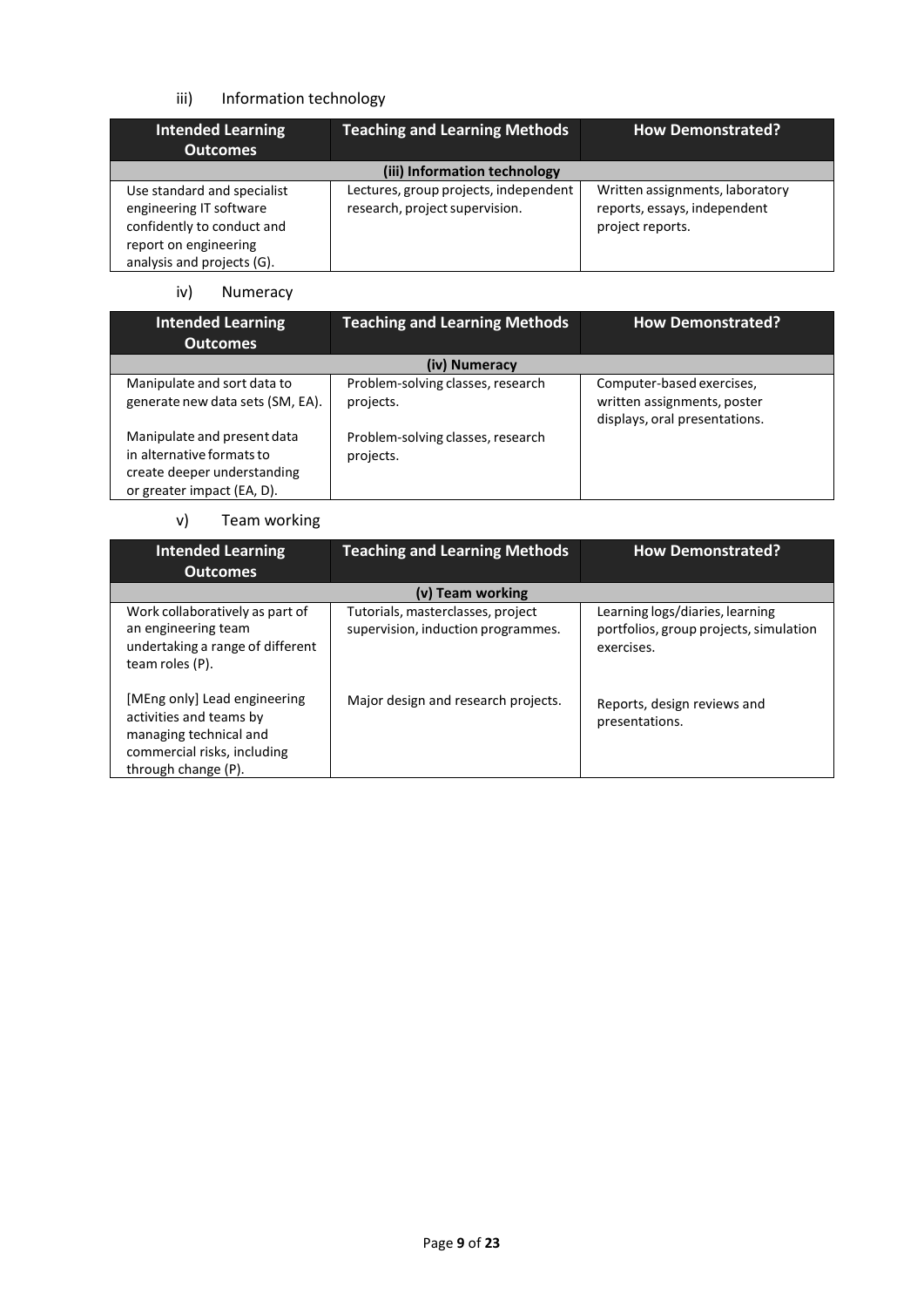## vi) Problem solving

| <b>Intended Learning</b><br><b>Outcomes</b>                                                                                                                                     | <b>Teaching and Learning Methods</b>                                                                                                                                                                                | <b>How Demonstrated?</b>                                                                                                                   |
|---------------------------------------------------------------------------------------------------------------------------------------------------------------------------------|---------------------------------------------------------------------------------------------------------------------------------------------------------------------------------------------------------------------|--------------------------------------------------------------------------------------------------------------------------------------------|
|                                                                                                                                                                                 | (vi) Problem solving                                                                                                                                                                                                |                                                                                                                                            |
| Solve problems through the<br>integration of knowledge of<br>mathematics, science,<br>information technology, design,<br>business context and<br>engineering practice (SM, EA). | Project<br>supervision,<br>lectures,<br>tutorials,<br>example<br>sheets,<br>simulation exercises,<br>laboratory<br>based exercises, computer- based<br>exercises, independent research<br>projects, group projects. | Individual research projects,<br>oral presentations, project<br>reports,<br>problem-based examinations,<br>practical demonstrations.<br>As |
| Select and analyse<br>appropriate evidence to<br>solve non-routine problems<br>(EA, D).                                                                                         | As<br>above                                                                                                                                                                                                         | above<br>As                                                                                                                                |
| Use systematic analysis<br>and design methods to<br>solve problems in<br>unfamiliar situations (D).                                                                             | As<br>above                                                                                                                                                                                                         | above                                                                                                                                      |
| Use creativity and innovation<br>to solve problems (D).                                                                                                                         | As<br>above                                                                                                                                                                                                         | As<br>above                                                                                                                                |
| Apply standard management<br>techniques to plan and<br>allocate resources to<br>projects (EL).                                                                                  | As<br>above                                                                                                                                                                                                         | As above                                                                                                                                   |

## vii) Information handling

| <b>Intended Learning</b><br><b>Outcomes</b>                                                                                      | <b>Teaching and Learning Methods</b>                                                                                                                                        | <b>How Demonstrated?</b>                                                                                                             |
|----------------------------------------------------------------------------------------------------------------------------------|-----------------------------------------------------------------------------------------------------------------------------------------------------------------------------|--------------------------------------------------------------------------------------------------------------------------------------|
|                                                                                                                                  | (vii) Information handling                                                                                                                                                  |                                                                                                                                      |
| Select and apply scientific<br>evidence based methods in the<br>solution of problems (SM).                                       | Lectures, tutorials, example sheets,<br>simulation exercises, laboratory<br>based exercises, computer-based<br>exercises, independent research<br>projects, group projects. | Individual research projects,<br>oral presentations, project<br>reports,<br>problem-based examinations,<br>practical demonstrations. |
| Search for information related<br>to design solution, evaluate it<br>and suggest requirements for<br>additional information (D). | As above                                                                                                                                                                    | As above                                                                                                                             |
| Plan and manage the design<br>process, including cost drivers<br>and evaluate outcomes (D)                                       | As above                                                                                                                                                                    | As above                                                                                                                             |
| [MEng only] Work with<br>limited, incomplete, or<br>contradictory<br>information (D, P).                                         | As above                                                                                                                                                                    | As above                                                                                                                             |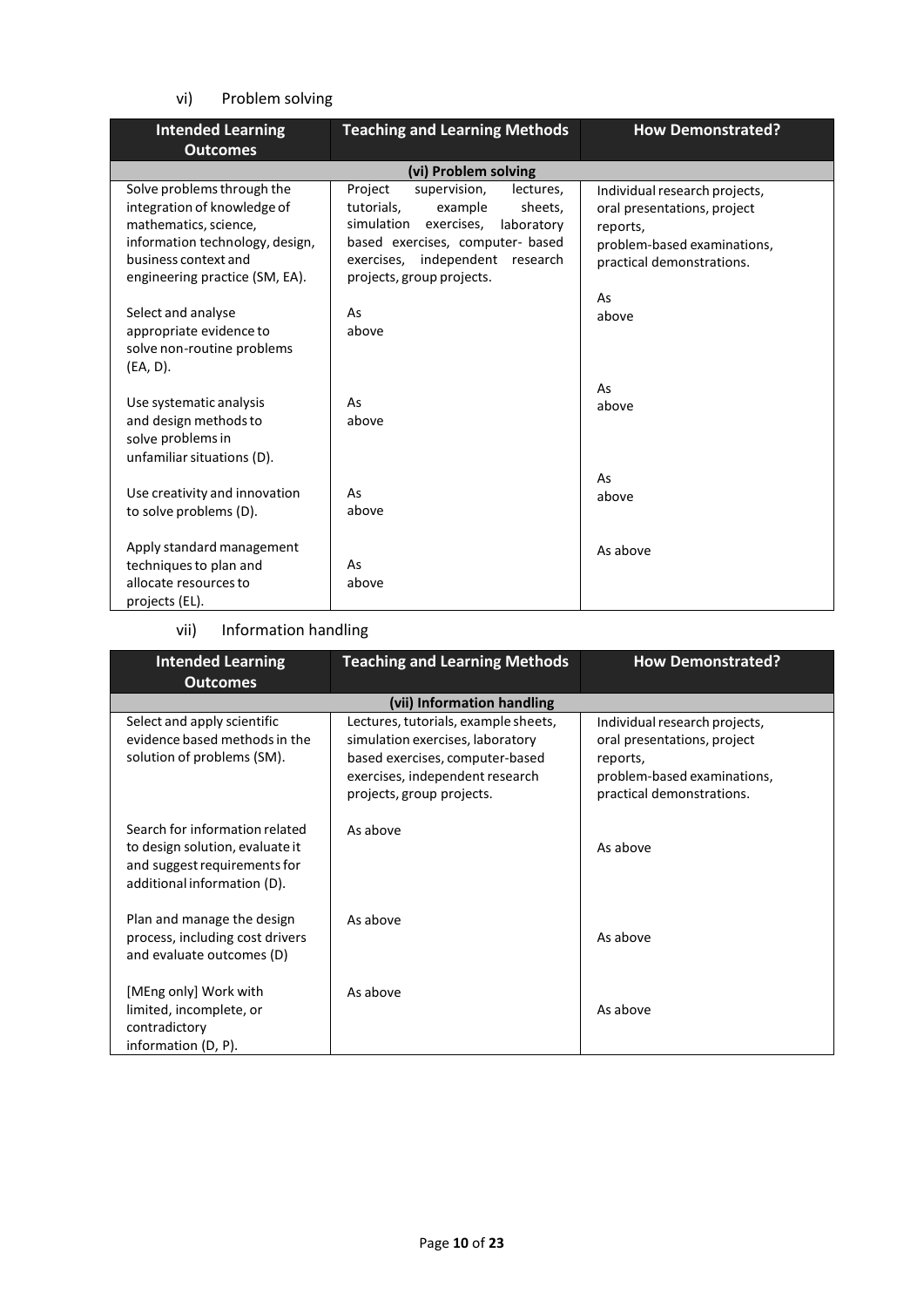## viii) Skills for lifelong learning

| <b>Intended Learning</b>                                                                                                                                                                                                                                                                                                                                                                                                                                                                     | <b>Teaching and Learning Methods</b>                                                                                                                                                                                                                       | <b>How Demonstrated?</b>                                                                                                                                                                                                                                                                                                                                                                                                                                                                                                                   |
|----------------------------------------------------------------------------------------------------------------------------------------------------------------------------------------------------------------------------------------------------------------------------------------------------------------------------------------------------------------------------------------------------------------------------------------------------------------------------------------------|------------------------------------------------------------------------------------------------------------------------------------------------------------------------------------------------------------------------------------------------------------|--------------------------------------------------------------------------------------------------------------------------------------------------------------------------------------------------------------------------------------------------------------------------------------------------------------------------------------------------------------------------------------------------------------------------------------------------------------------------------------------------------------------------------------------|
| <b>Outcomes</b>                                                                                                                                                                                                                                                                                                                                                                                                                                                                              |                                                                                                                                                                                                                                                            |                                                                                                                                                                                                                                                                                                                                                                                                                                                                                                                                            |
| Demonstrate knowledge and<br>understanding of the<br>professional and ethical<br>conduct of an engineer and                                                                                                                                                                                                                                                                                                                                                                                  | (viii) Skills for lifelong learning<br>Work placement, simulation<br>exercises, independent research.                                                                                                                                                      | Work placement report,<br>simulation exercises, reports,<br>independent projects.                                                                                                                                                                                                                                                                                                                                                                                                                                                          |
| legal requirements (EL)<br>Learn independently and<br>understand new concepts in<br>the discipline readily (G).                                                                                                                                                                                                                                                                                                                                                                              | Independent research projects,<br>group research projects, work<br>placement.                                                                                                                                                                              | Work placement report,<br>independent project report,<br>learning logs/diaries, learning<br>portfolios.                                                                                                                                                                                                                                                                                                                                                                                                                                    |
| Develop and implement<br>personal plan of work to meet<br>a deadline and identify the<br>critical activities (G).                                                                                                                                                                                                                                                                                                                                                                            | Independent research projects, group<br>research projects, work placement.<br>Independent research projects,                                                                                                                                               | Work placement report,<br>independent project report,<br>learning logs/diaries, learning<br>portfolios.                                                                                                                                                                                                                                                                                                                                                                                                                                    |
| Exercise initiative and personal<br>responsibility, which may be as<br>a team member or as a leader<br>$(P, G)$ .                                                                                                                                                                                                                                                                                                                                                                            | group research projects, work<br>placement.                                                                                                                                                                                                                | Work placement report, independent<br>project report, learning logs/diaries,<br>learning portfolios.                                                                                                                                                                                                                                                                                                                                                                                                                                       |
| Explore career<br>development<br>opportunities (G).                                                                                                                                                                                                                                                                                                                                                                                                                                          | Masterclasses, learning<br>portfolios, work placement.                                                                                                                                                                                                     | Learning portfolios                                                                                                                                                                                                                                                                                                                                                                                                                                                                                                                        |
| For the Year in industry variant only (G):                                                                                                                                                                                                                                                                                                                                                                                                                                                   |                                                                                                                                                                                                                                                            |                                                                                                                                                                                                                                                                                                                                                                                                                                                                                                                                            |
| Select appropriate resources for<br>researching/securing placement<br>opportunities<br>Explain the process for applying<br>for and securing a relevant<br>placement<br>Construct effective applications<br>for placement opportunities<br>Recognise suitable plans for                                                                                                                                                                                                                       | Placement Preparation 1&2:<br>Students are provided with dedicated<br>and timetabled sessions to prepare to<br>search and secure a year in industry.<br>Problem solving classes,<br>Masterclasses, Career development<br>programmes, Independent research. | Formative module feedback<br>through session tasks and<br>exercises.                                                                                                                                                                                                                                                                                                                                                                                                                                                                       |
| transitioning into a placement.<br>Apply the theoretical and<br>practical aspects of the material<br>studied at the University and<br>demonstrate the personal and<br>professional skills necessary for<br>your role within the organisation.<br>Compose a Professional<br>Development Plan considering<br>your strengths, development<br>areas and motivations for your<br>next step.<br>Modify your CV to include the<br>skills and experience you have<br>gained through your significant | On placement:<br>Students undertake a minimum of 9<br>months experience in the workplace.<br>Project supervision, independent<br>research                                                                                                                  | <b>Completion of Monthly Reflective</b><br>Journals to record skills development,<br>major achievements, key areas of<br>work, learning points and challenges<br>overcome.<br>Assessed by a Placement Portfolio,<br>comprising of a Reflective Summary,<br>Professional Development Plan, and<br>Updated CV (excluded from word<br>count) to formally assess on a pass or<br>fail basis.<br>Formative feedback during a<br>Placement Visit (in person or via Skype)<br>from Placement Provider and<br>Placement Tutor regarding reflection |
| experience gained in the past 12<br>months.                                                                                                                                                                                                                                                                                                                                                                                                                                                  |                                                                                                                                                                                                                                                            | on skills development, areas of<br>strength and weakness and<br>contribution to the workplace.                                                                                                                                                                                                                                                                                                                                                                                                                                             |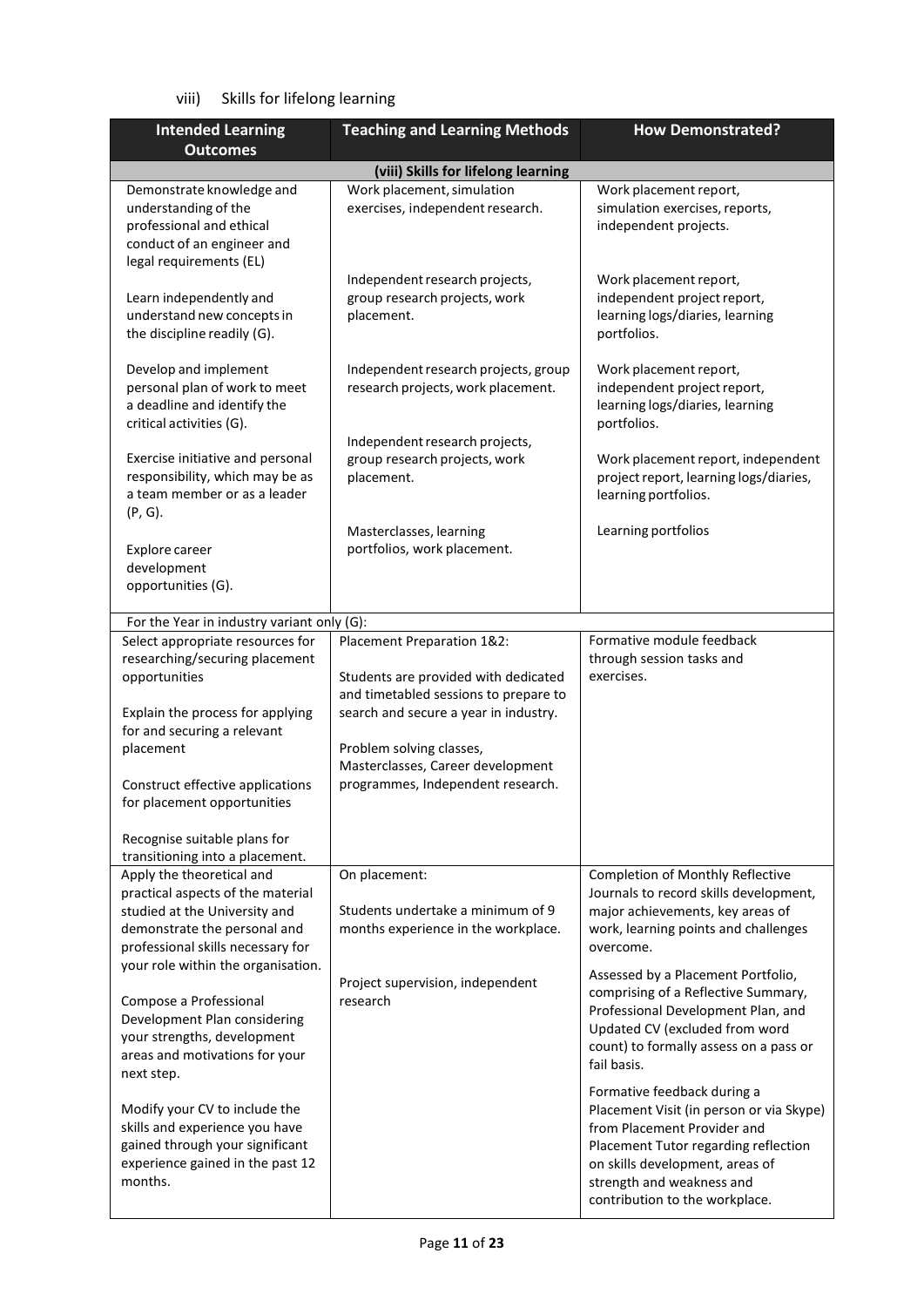### **10. Progression points**

This programme follows the standard Scheme of Progression set out i[n Senate Regulations](http://www.le.ac.uk/senate-regulations) – see the version of Senate Regulation 5 governing undergraduate programmes relevant to the year of entry.

The following additional progression requirements for this programme have been approved:

- *For Foundation Year Variant:* Reference should be made to the Foundation Year Programme Specification.
- EG2006 has no resit option so must be passed at the first attempt because to provide one is impractical given the combination of practical and team-working.
- Major individual or group projects modules and/or those covering AHEP3 learning outcomes that are not assessed in other modules are designated as being required to be passed at Honours level and cannot be treated as compensated fails for progression. These are indicated in the relevant module specifications: EG1006, EG2004 and EG2006.
- No failed credits (i.e. those for which assessment opportunities have been exhausted) may be carried from 1<sup>st</sup> year (level 4) to 2<sup>nd</sup> year (level 5), or from 2<sup>nd</sup> year (level 5) to 3<sup>rd</sup> year (level 6) because this would prevent students from being eligible for the award of an accredited degree at the end of their  $3^{rd}$  or  $4^{th}$  year.
- For MEng students, in addition to the standard regulations governing undergraduate programmes, for progression from  $2^{nd}$  year to  $3^{rd}$  year a credit weighted average mark of 55% or more is required. Failure to progress will result in a change in programme from MEng to the equivalent BEng programme. Third year BEng students with a  $2<sup>nd</sup>$  year credit-weighted average below 55% will not be permitted to transfer to an MEng programme during their 3<sup>rd</sup> year, others may be permitted to do this.
- For MEng students, in addition to the standard regulations governing undergraduate programmes, for progression from  $3^{rd}$  year to  $4^{th}$  year, a credit weighted average of 55% or more is required and EG3005 and EG3008 must be passed at Honours level. Candidates who do not meet these criteria will be considered for the award of a BEng or non-accredited BSc degree in their discipline, after one further resit attempt for any failed modules if necessary.
- An MEng student who entered into the  $3^{rd}$  year on the basis of Accreditation of Prior Learning (APL) but fails to achieve the requirements above to progress from  $3^{rd}$  to  $4^{th}$ year will be permitted one further attempt to resit any failed modules for which they have remaining attempts. They will be considered against the University's criteria for the award of a Top Up degree and, if they meet these requirements, be awarded a nonaccredited BSc degree in Aerospace Engineering.

The following additional progression requirements apply for the with Industry version of the programme:

A Placement Student will revert back to the degree without Year in Industry if:

- 1. They fail to secure a year in industry role.
- 2. They fail to pass the assessment related to the year in industry.
- 3. The year in industry ends early due to the behaviour of the Placement Student not being in accordance with the University's Regulations for Students, Student Responsibilities. The Placement Student will need to suspend for the remainder of the academic year. To prevent such an incident from happening, processes are in place to identify any possible issues or concerns early in the year in industry role. This includes a start check, regular communications, visits to the workplace (physical and/or virtual) and evaluation. Communication and contact between the Placement Student, Placement Provider and University provides support should issues arise.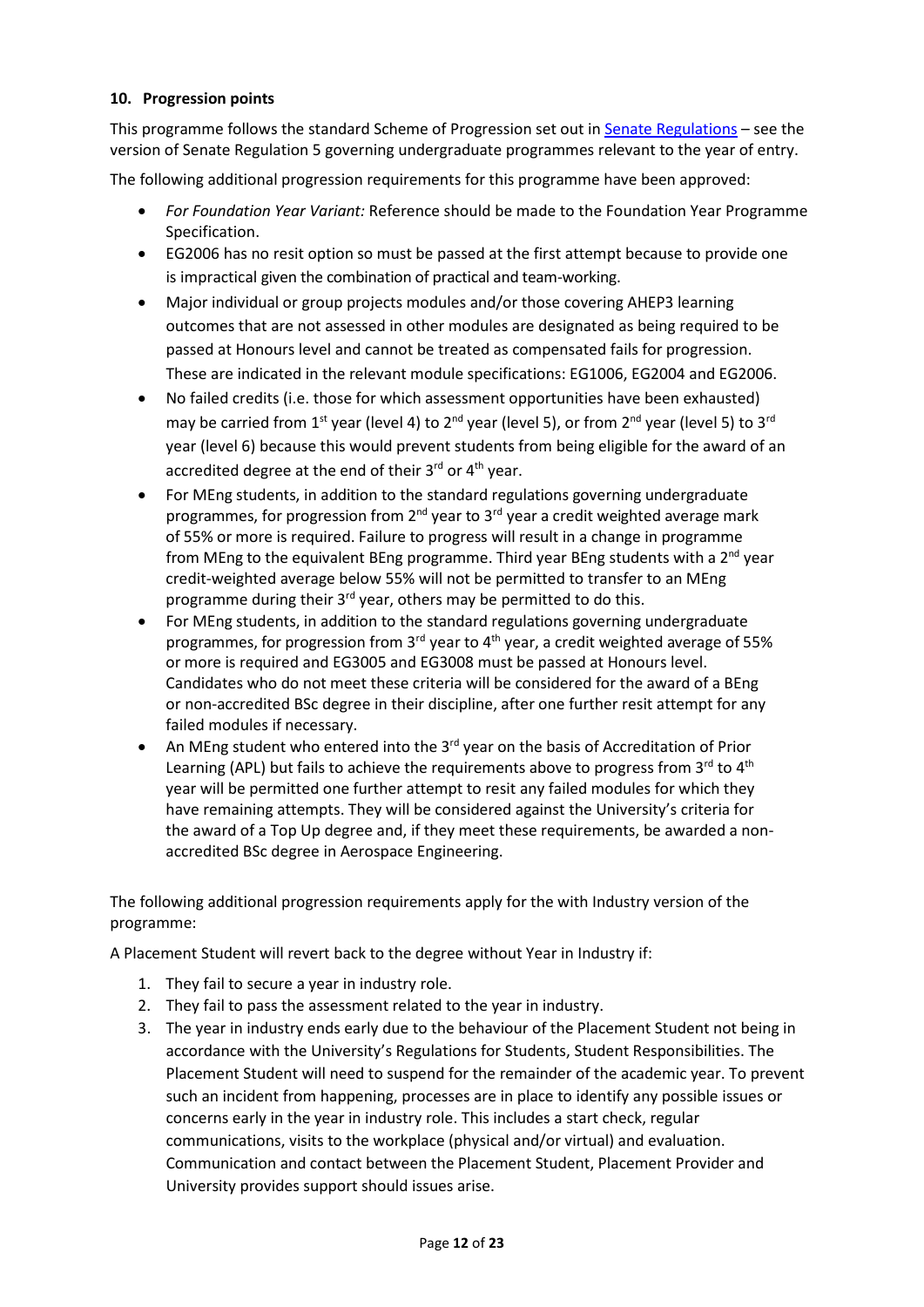4. They discontinue their Year in Industry. A student can return to their campus-based studies no later than the end of teaching week 2 at the start of the academic year should they decide to discontinue their Year in Industry they should complete a Course Transfer From. If a Placement Student decides to discontinue their Year in Industry after this point they will need to suspend their studies for the remainder of the academic year.

Nine months is the minimum time required for a year in industry to be formally recognised. If the year in industry is terminated earlier than 9 months as a result of event outside of the Placement Students control (for example redundancy, or company liquidation), the following process will be adopted:

- 1. If the Placement Student has completed  $1-6$  months, they will be supported to search for another placement to take them up to the 9 months required for the year in industry to be formally recognised. If the Placement Student does not find a placement to meet this criteria they will be required to suspend and transferred onto the degree without Year in Industry.
- 2. If the Placement Student has completed 7-8 months, they will be supported to search for another placement to take them up to the 9 months required for the year in industry to be formally recognised. If the Placement Student cannot source an additional placement to take them to 9 months, assessments related to the year in industry will be set for the student to make it possible for the individual learning objectives for the year in industry to be met. This will allow the Year in Industry to be recognised in the degree certificate.

A Placement Student will not be permitted to undertake a placement which runs across two academic years.

In cases where a student has failed to meet a requirement to progress he or she will be required to withdraw from the course.

## **Course transfers**

Students who do not achieve the standard required for MEng, including those who have an average 2<sup>nd</sup> year mark of less than 55%, will be transferred to the BEng degree course

## **11. Criteria for award and classification**

This programme follows the standard scheme of undergraduate award and classification set out in Senate [Regulations](http://www.le.ac.uk/senate-regulations) – see the version of *Senate Regulation 5 governing undergraduate programmes* relevant to the year of entry.

The following additional award requirements for this programme have been approved as conditions of professional body accreditation:

- Major individual or group project modules and/or those covering AHEP3 learning outcomes that are not assessed in other modules are designated as being required to be passed at Honours level and cannot be treated as compensated fails for the purpose of award. For BEng these are EG3005 and EG3008. For MEng these are EG4007 and EG4009.
- EG4007 and EG4009 have no resit option so must be passed at the first attempt because to provide one is impractical given the combination of practical and team-working.
- For accreditation purposes, the Engineering Council requires that finalists on accredited BEng and MEng programmes:
	- 1. Must have no more than 30 credits of "compensated fail" in levels 4-6 (BEng) or levels 4- 7 (MEng). Compensated fails must have marks no lower than 35% in levels 4-6 or 40% at level 7.
	- 2. Must not have any failed modules in levels 4-6 (BEng) or levels 4-7 (MEng) with marks below the "compensated fail" level.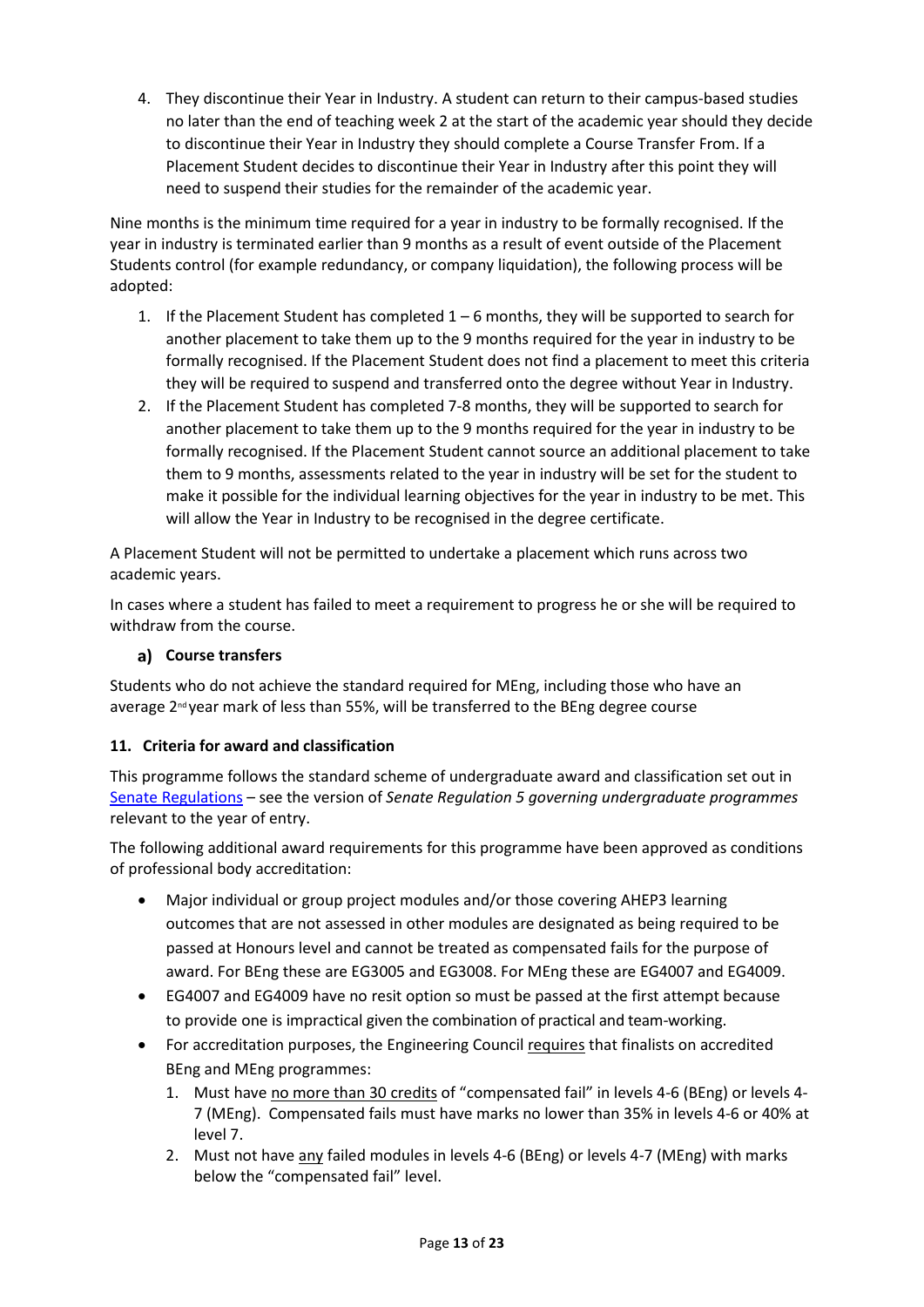Finalists who do not meet both these criteria will be permitted one further attempt to resit any failed modules for which they have remaining attempts. If after resit they do not achieve the requirements above but do meet the University's criteria for the award of a bachelor's degree, they will be awarded the non-accredited degree of BSc in Aerospace Engineering.

## **12. Special features**

Students receive a broad education in engineering which also provides the flexibility for more specialist focus later in the degree. Opportunities are available to undertake industrial placement with a sponsoring company (with Industry). Students following "with a Year Abroad" programmes study for year out of the UK. The year abroad does not replace any of the Leicester course material, rather it provides an opportunity for the students' to broaden their experience.

The four undergraduate degree streams of Aerospace, Mechanical, Electronic & Electrical and General are highly integrated. Students may switch between Aerospace, Mechanical and General programmes during their first year. This derives from the General Engineering ethos of the Department, ensures all engineering students benefit from a solid foundation in the fundamentals of all engineering disciplines. This features is used to maximise opportunities for interdisciplinary working and integrated projects teams that are so important to modern professional engineering careers.

For students on the with Industry programme, It is the student's responsibility to secure a year in industry role. Students are invited to attended Placement Preparation modules, additional support workshops and 1-2-1 appointments with the Career Development Service. Employer led activities provide a platform for students to engage with organisations who are recruiting students for year in industry roles. When a Placement Student starts a year in industry, they will be required to complete health and safety documents and confirm they have completed a formal induction process no later than the 2nd week of placement.

## **13. Indications of programme quality**

Normal University academic quality assurance processes are used to continuously review and improve the programmes. The last major review and re-structure of the programmes was during institutional Curriculum Transformation process, resulting in the current programmes structures being applied to students entering from academic year 2018/2019.

All of the current programmes are accredited by the appropriate professional engineering institutions (PEIs) and the MEng programmes offer direct route to Chartered Engineer status (CEng) (further learning following graduation is required to obtain CEng with a BEng degree).

Currently, accreditation of programmes within the Department of Engineering are maintained through the Institution of Mechanical Engineers (IMechE), Institution of Engineering and Technology (IET) and Institute of Measurement and Control (InstMC). The Department keeps the professional engineering institutions whom we seek accreditation from under review and the 5 yearly accreditation visits are key events in continuously improving the programmes and evolving them to meet the needs of future graduates and employers.

Revisions to the programme and module ILOs, and the introduction of new Engineering Council criteria for awarding accredited degrees were implemented in the latest revision of these programmes in response to the accreditation visit in December 2018.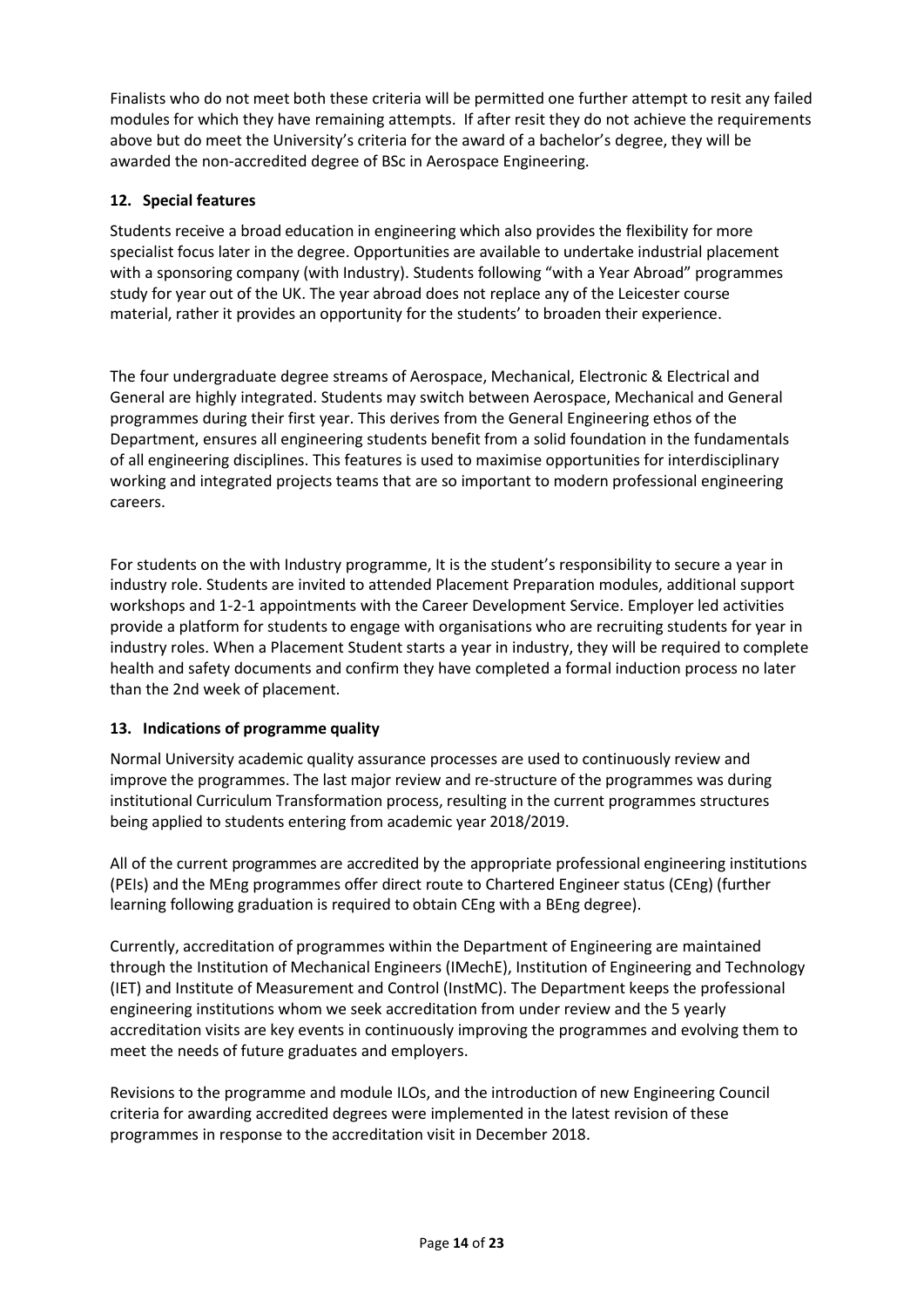## **14. External Examiner(s) reports**

The details of the External Examiner(s) for this programme and the most recent External Examiners' reports for this programme can be found at **[exampapers@Leicester](https://exampapers.le.ac.uk/)** [log-in required]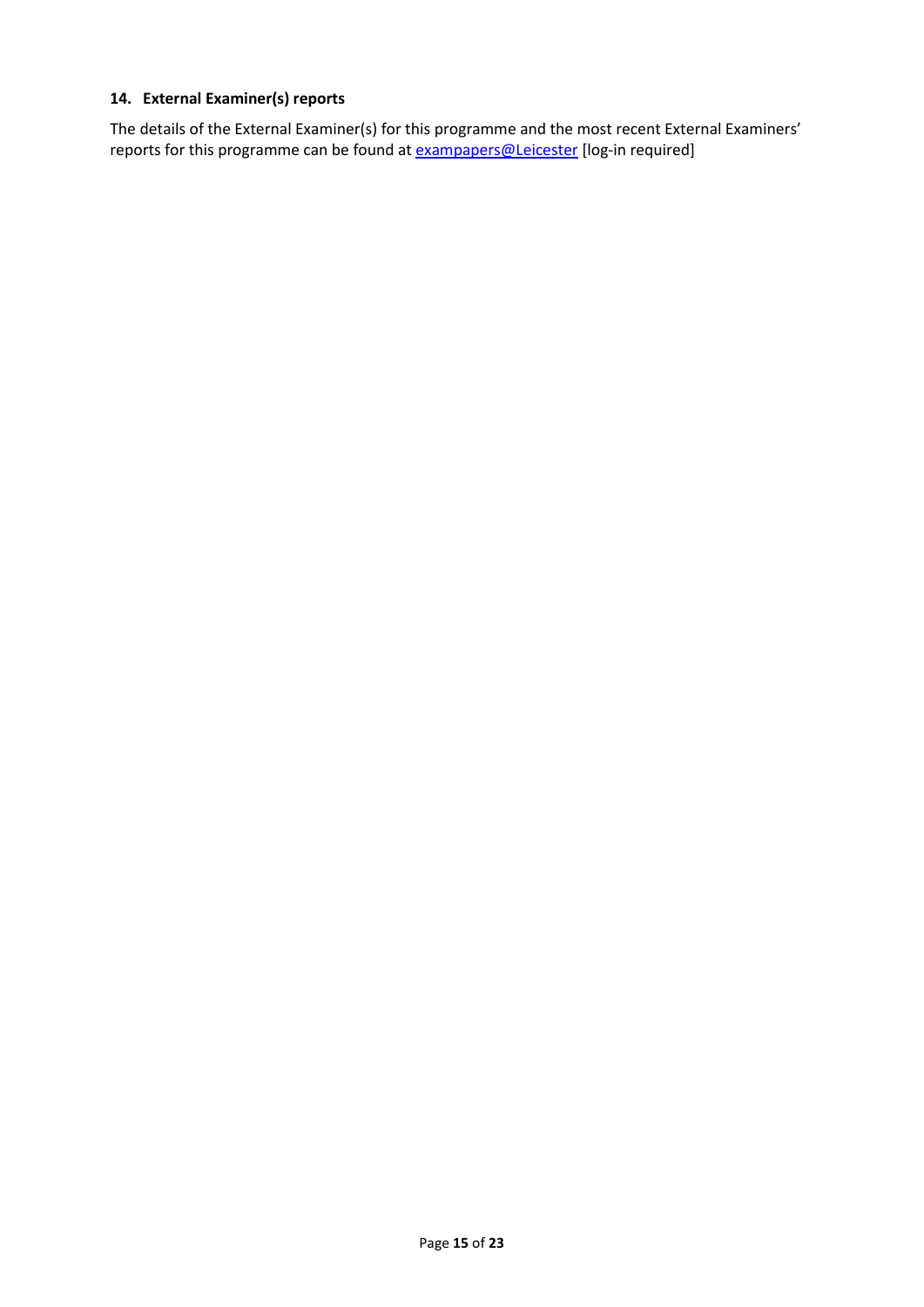

# **Programme Specification (Undergraduate) FOR ENTRY YEAR: 2022/23**

**Date created:** 31/03/2021 **Last amended:** 02/03/2022 **Version no.** 1

## **Appendix 1: Programme structure (programme regulations)**

The University regularly reviews its programmes and modules to ensure that they reflect the current status of the discipline and offer the best learning experience to students. On occasion, it may be necessary to alter particular aspects of a course or module.

### **Updates to the programme**

| <sup>1</sup> Academic year affected | <b>Module Code(s)</b> | Update                                                                                         |
|-------------------------------------|-----------------------|------------------------------------------------------------------------------------------------|
| 2022/23                             | EG1006                | 30 credit core module, EG1006, replaced with two 15 credit core modules, EG1007 and<br>EG1004. |

### **BEng/MEng AEROSPACE ENGINEERING**

**Level 4/Year 1 2022/23**

Credit breakdown

| <b>Status</b> | <b>Year long</b> | Semester 1 | Semester 2 |
|---------------|------------------|------------|------------|
| Core          | 90 credits       | 15 credits | 15 credits |
| Optional      | n/a              | n/a        | n/a        |

120 credits in total

### Core modules

| Delivery period | Code    | <b>Title</b>                       | <b>Credits</b> |
|-----------------|---------|------------------------------------|----------------|
| Year long       | EG1004* | <b>ENGINEERING EXPERIMENTATION</b> | 15 credits     |
| Year long       | EG1007* | SUSTAINABLE ENGINEERING DESIGN     | 15 credits     |
| Year long       | EG1101  | MECHANICAL ENGINEERING             | 30 credits     |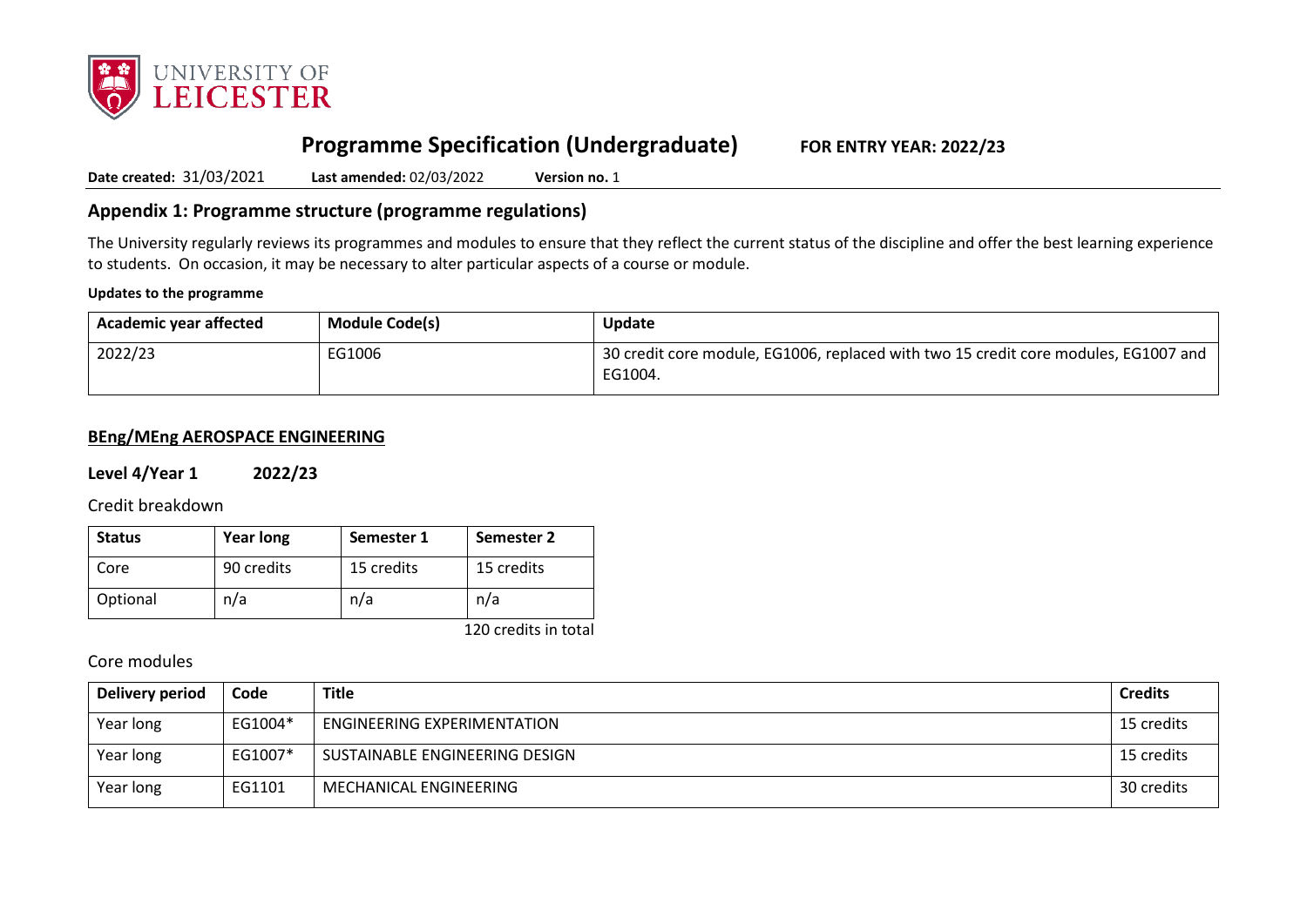| Delivery period  | Code    | <b>Title</b>                          | <b>Credits</b> |
|------------------|---------|---------------------------------------|----------------|
| Year long        | EG1201* | ELECTRICAL AND ELECTRONIC ENGINEERING | 30 credits     |
| Sem 1            | EG1016* | <b>ENGINEERING MATHEMATICS 1</b>      | 15 credits     |
| Sem <sub>2</sub> | EG1026* | <b>ENGINEERING MATHEMATICS 2</b>      | 15 credits     |

### **Notes**

Modules marked with an asterisk are common to all engineering UG programmes

## **Level 5/Year 2 2023/24**

Credit breakdown

| <b>Status</b> | <b>Year long</b> | Semester 1 | Semester 2 |
|---------------|------------------|------------|------------|
| Core          | 60 credits       | 30 credits | 30 credits |
| Optional      | n/a              | n/a        | n/a        |

120 credits in total

## Core modules

| <b>Delivery period</b> | Code    | <b>Title</b>                                      | <b>Credits</b> |
|------------------------|---------|---------------------------------------------------|----------------|
| Year long              | EG2004* | <b>ENGINEERING EXPERIMENTATION &amp; ANALYSIS</b> | 15 credits     |
| Year long              | EG2006* | INTEGRATED ENGINEERING DESIGN                     | 30 credits     |
| Year long              | EG2302* | <b>SYSTEM DYNAMICS &amp; CONTROL</b>              | 15 credits     |
| Sem 1                  | EG2111  | <b>MATERIALS &amp; STRUCTURES</b>                 | 15 credits     |
| Sem 1                  | FG2112  | DYNAMICS & THERMOFLUIDS                           | 15 credits     |
| Sem <sub>2</sub>       | EG2421  | AIRCRAFT PERFORMANCE & NAVIGATION                 | 15 credits     |
| Sem <sub>2</sub>       | EG2422  | AERODYNAMICS & AIRCRAFT SYSTEMS                   | 15 credits     |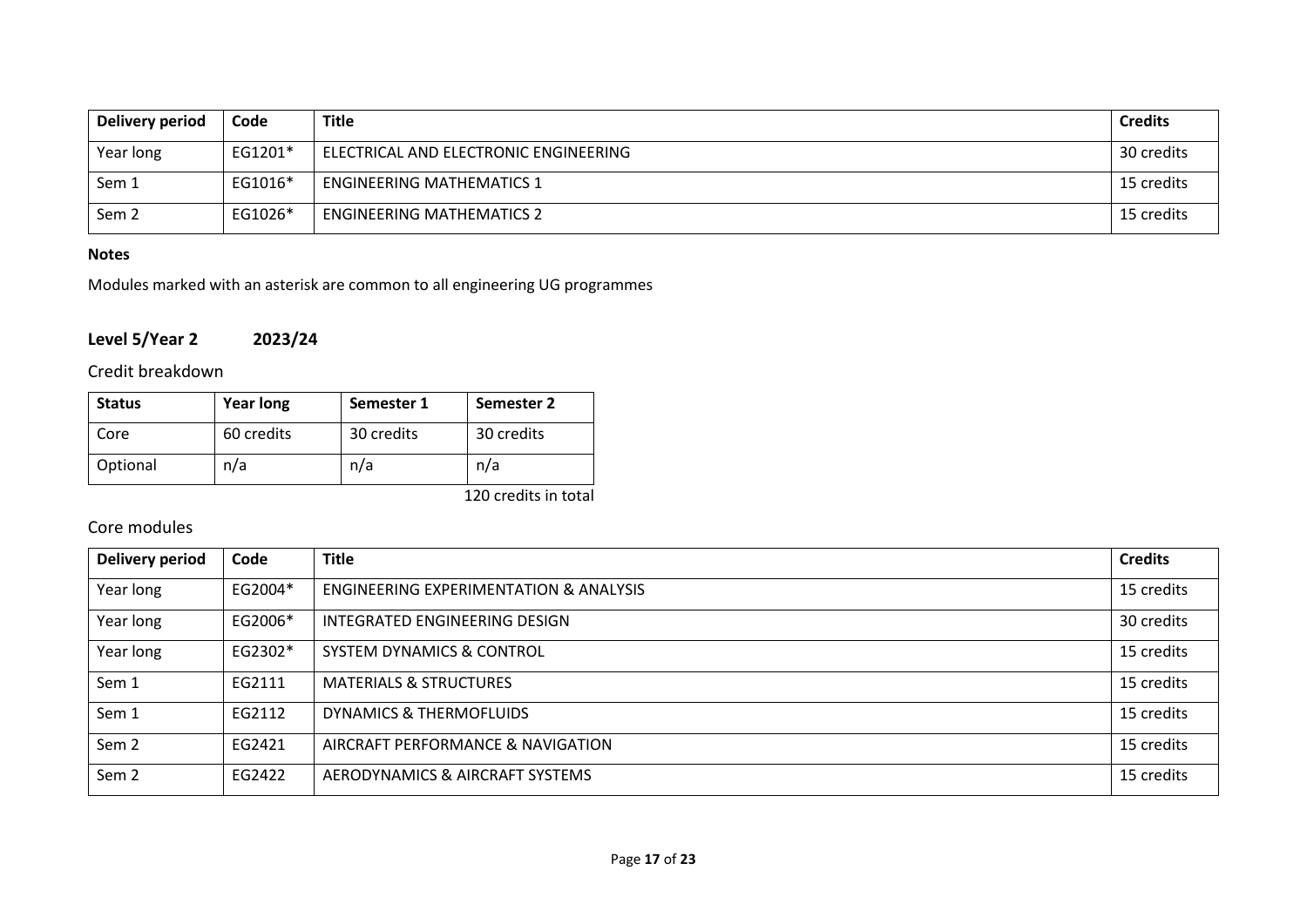## **Notes**

Modules marked with an asterisk are common to all engineering UG programmes.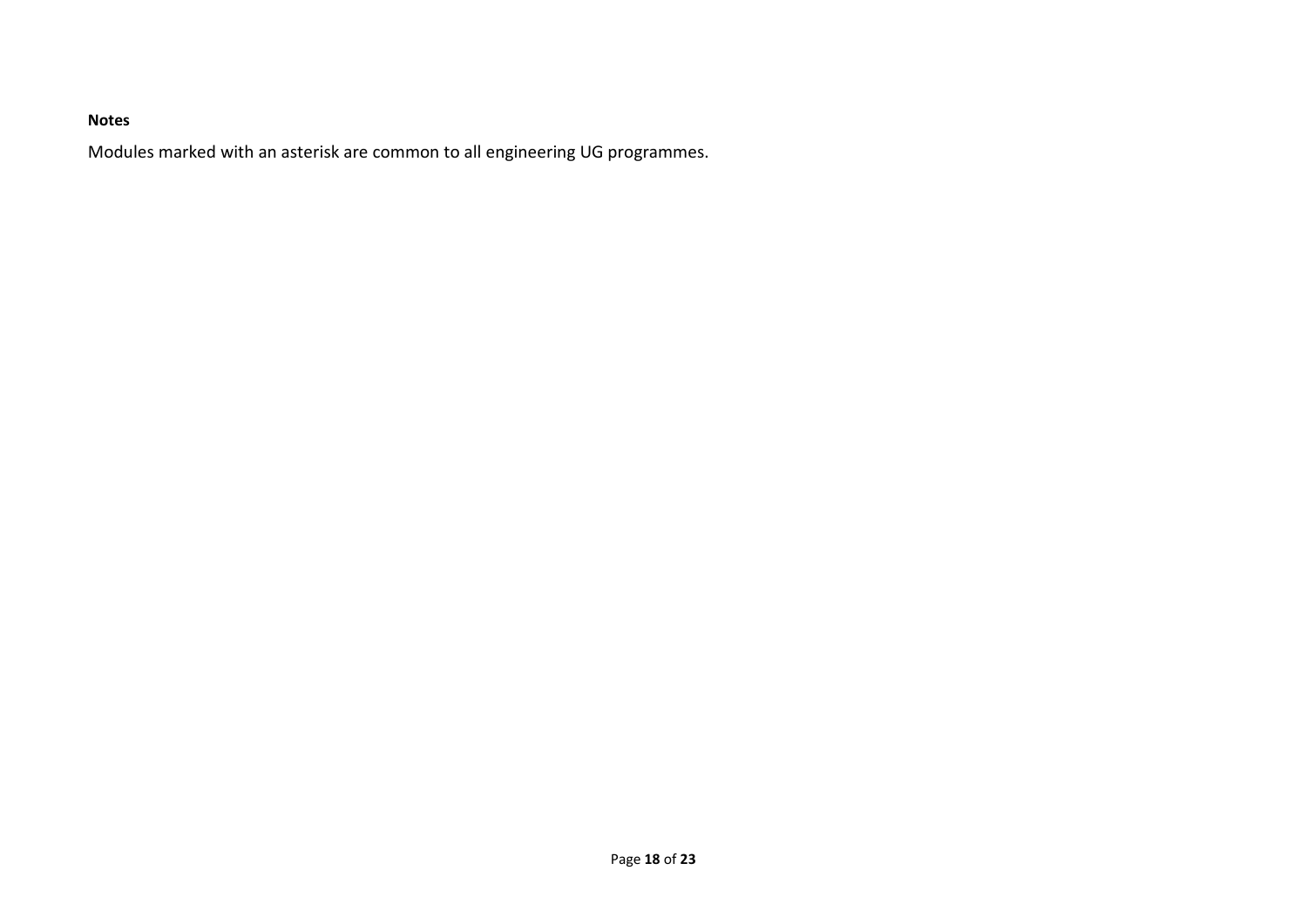## **Level 6/Year 3 2024/25**

## Credit breakdown

| <b>Status</b> | <b>Year long</b> | Semester 1 | Semester 2 |
|---------------|------------------|------------|------------|
| Core          | 45 credits       | 45 credits | n/a        |
| Optional      | n/a              | n/a        | 30 credits |

120 credits in total

## Core modules

| Delivery period | Code   | <b>Title</b>                          | <b>Credits</b> |
|-----------------|--------|---------------------------------------|----------------|
| Year long       | EG3005 | INDIVIDUAL PROJECT                    | 30 credits     |
| Year long       | EG3008 | ENGINEERING MANAGEMENT                | 15 credits     |
| Sem 1           | EG3111 | FINITE ELEMENT ANALYSIS AND DESIGN    | 15 credits     |
| Sem 1           | EG3313 | STATE VARIABLE CONTROL                | 15 credits     |
| Sem 1           | EG3411 | COMPRESSIBLE AND APPLIED AERODYNAMICS | 15 credits     |

## Option modules

| Delivery period | Code   | <b>Title</b>                          | <b>Credits</b> |
|-----------------|--------|---------------------------------------|----------------|
| Semester 2      | EG3125 | RIGID-BODY AND STRUCTURAL DYNAMICS    | 15 credits     |
| Semester 2      | EG3323 | DIGITAL CONTROL AND ACTUATORS         | 15 credits     |
| Semester 2      | EG3421 | FLIGHT DYNAMICS, CONTROL AND AVIONICS | 15 credits     |
| Semester 2      | EG3422 | AEROSPACE MATERIALS AND STRUCTURES    | 15 credits     |

## **Notes**

Choose 30 credits of options, including at least one of the underlined aerospace specialist options.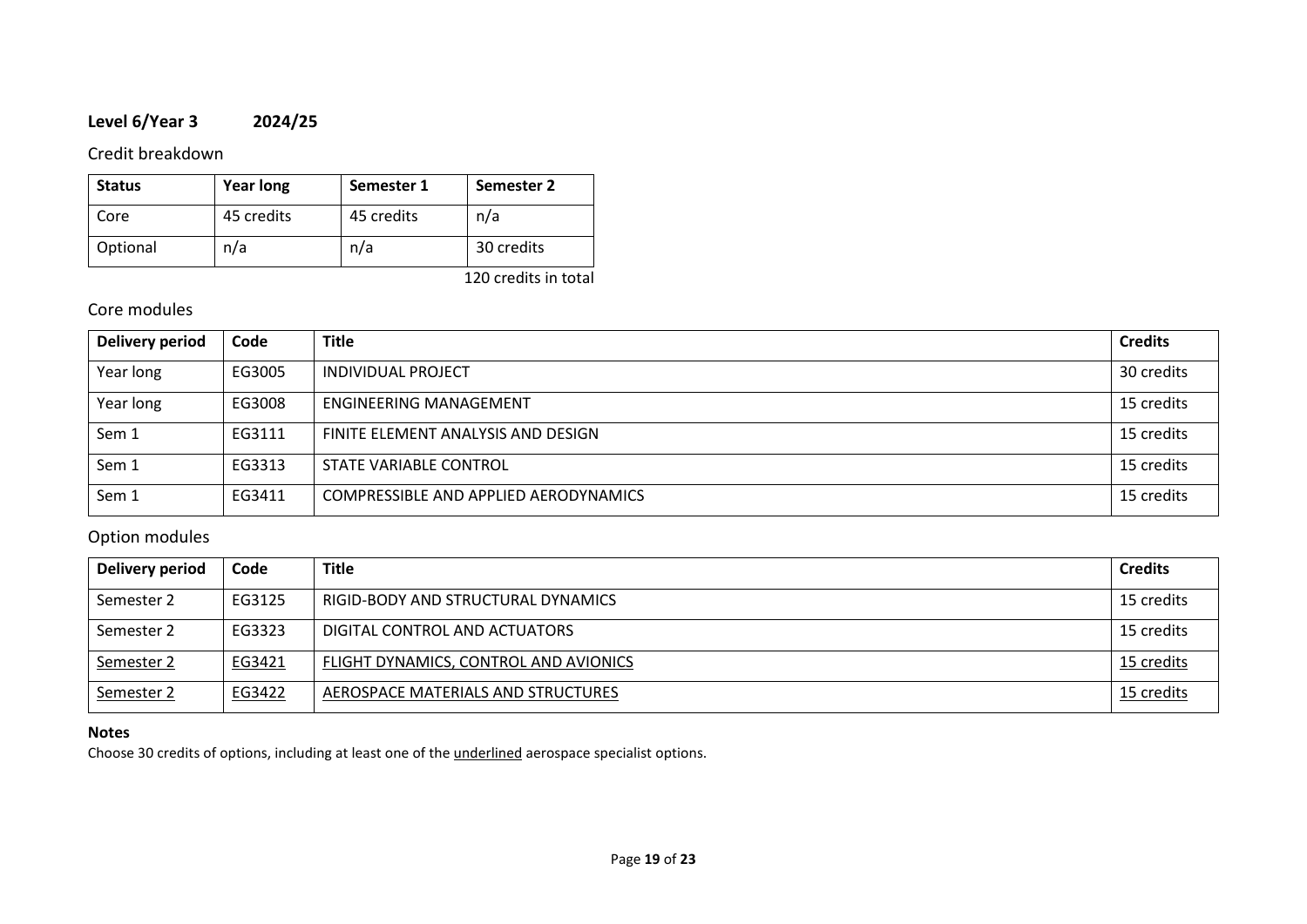## **Level 7/Year 4 2025/26**

## Credit breakdown

| <b>Status</b> | <b>Year long</b> | Semester 1 | Semester 2 |
|---------------|------------------|------------|------------|
| Core          | 60 credits       | 15 credits | 15 credits |
| Optional      | n/a              | 15 credits | 15 credits |

120 credits in total

## Core modules

| Delivery period  | Code   | <b>Title</b>                               | <b>Credits</b> |
|------------------|--------|--------------------------------------------|----------------|
| Year long        | EG4007 | <b>GROUP PROJECT</b>                       | 30 credits     |
| Year long        | EG4009 | LEADERSHIP AND PROJECT MANAGEMENT          | 30 credits     |
| Sem 1            | EG4413 | SYSTEMS ENGINEERING AND SPACECRAFT SYSTEMS | 15 credits     |
| Sem <sub>2</sub> | EG4422 | ADVANCED GAS TURBINES                      | 15 credits     |

# Option modules

| <b>Delivery period</b> | Code   | <b>Title</b>                                 | <b>Credits</b> |
|------------------------|--------|----------------------------------------------|----------------|
| Semester 1             | EG4115 | FLUID INSTABILITY, TRANSITION AND TURBULENCE | 15 credits     |
| Semester 1             | EG4116 | ADVANCED SOLID MECHANICS                     | 15 credits     |
| Semester 1             | EG4313 | ROTORCRAFT MECHANICS AND CONTROL             | 15 credits     |
| Semester 2             | EG4125 | COMPUTATIONAL FLUID DYNAMICS                 | 15 credits     |
| Semester 2             | EG4126 | ADVANCED COMPOSITE MATERIALS                 | 15 credits     |
| Semester 2             | EG4323 | ROBUST AND NON-LINEAR CONTROL                | 15 credits     |
| Semester 2             | EG4324 | SIGNAL PROCESSING                            | 15 credits     |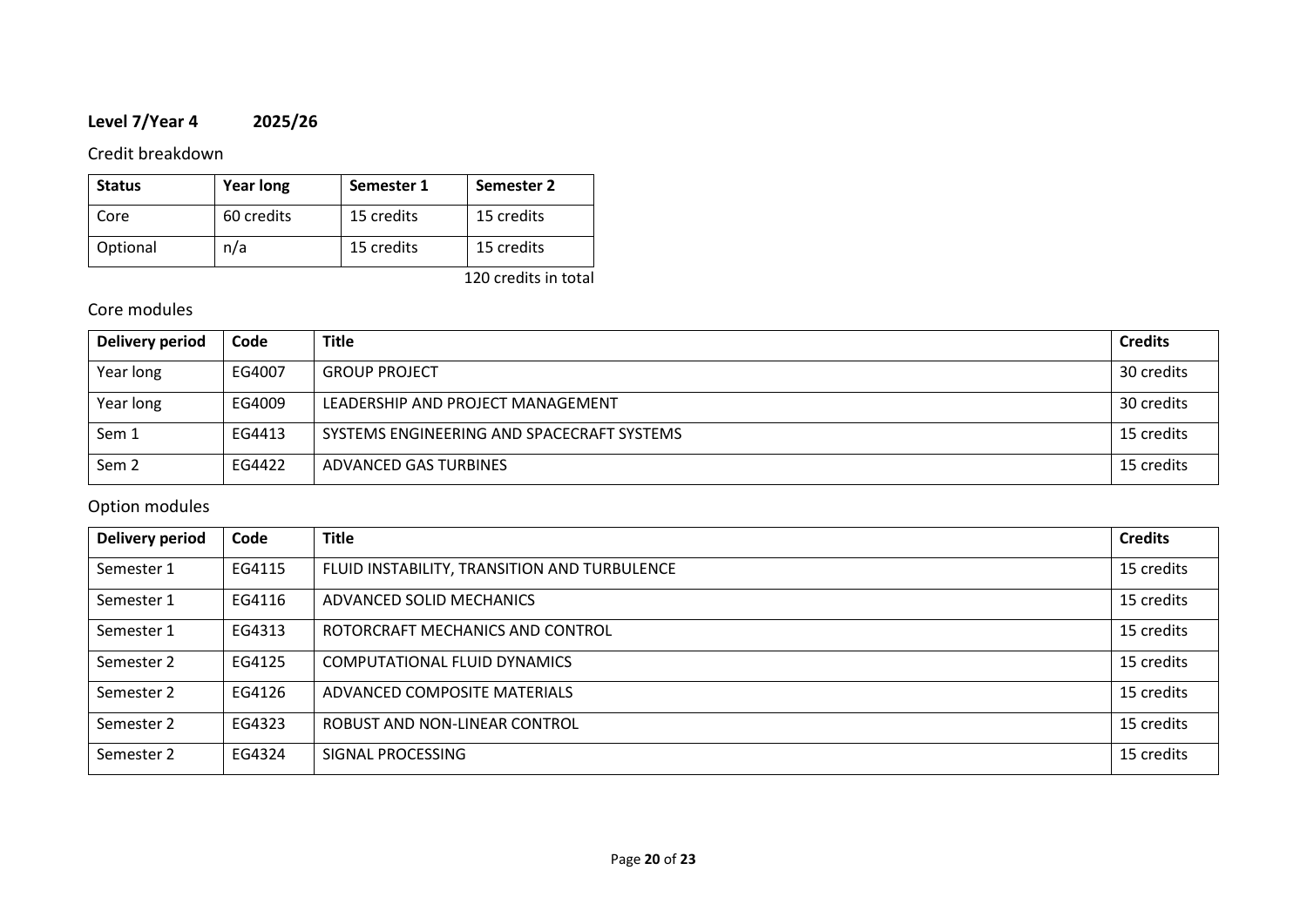#### **Notes**

Choose one optional module from semester 1 and one optional module from semester 2.

### **BEng/MEng degrees WITH INDUSTRY**

For BEng students, the year in industry must be taken in the third year of their course. The schedule for this programme is given below.

For MEng students, a single year in industry can be taken either in the third year or the fourth year of their course. The schedule for MEng students taking a year in industry in their third year is given below. The schedule is similar for MEng students taking the year in industry in their fourth year, with the third year and fourth years interchanged.

BSc with Industry degrees may be awarded as an exit award if students have successfully completed the requirements of the with industry and the University's standard requirements for a Bachelor's degree but have not achieved the Engineering Council's award requirements for accredited engineering degrees codified in sections 10 and 11 above.

### **FIRST YEAR MODULES**

As the first year of degree programme.

### **ADDITIONAL SECOND YEAR MODULES**

### **SEMESTER 1**

### **Core Modules**

| ADEG221<br>Placement Preparation 1 |  |
|------------------------------------|--|
|------------------------------------|--|

### **SEMESTER 2**

### **Core Modules**

| ADEG22 <sup>~</sup> | <b>Placement Preparation 2</b> |  |
|---------------------|--------------------------------|--|
|---------------------|--------------------------------|--|

### **ADDITIONAL THIRD YEAR MODULES**

#### **Year in Industry**

| ADFG222<br>-22<br>______ | Diacomont<br>)n<br>hacement |  |
|--------------------------|-----------------------------|--|
|                          |                             |  |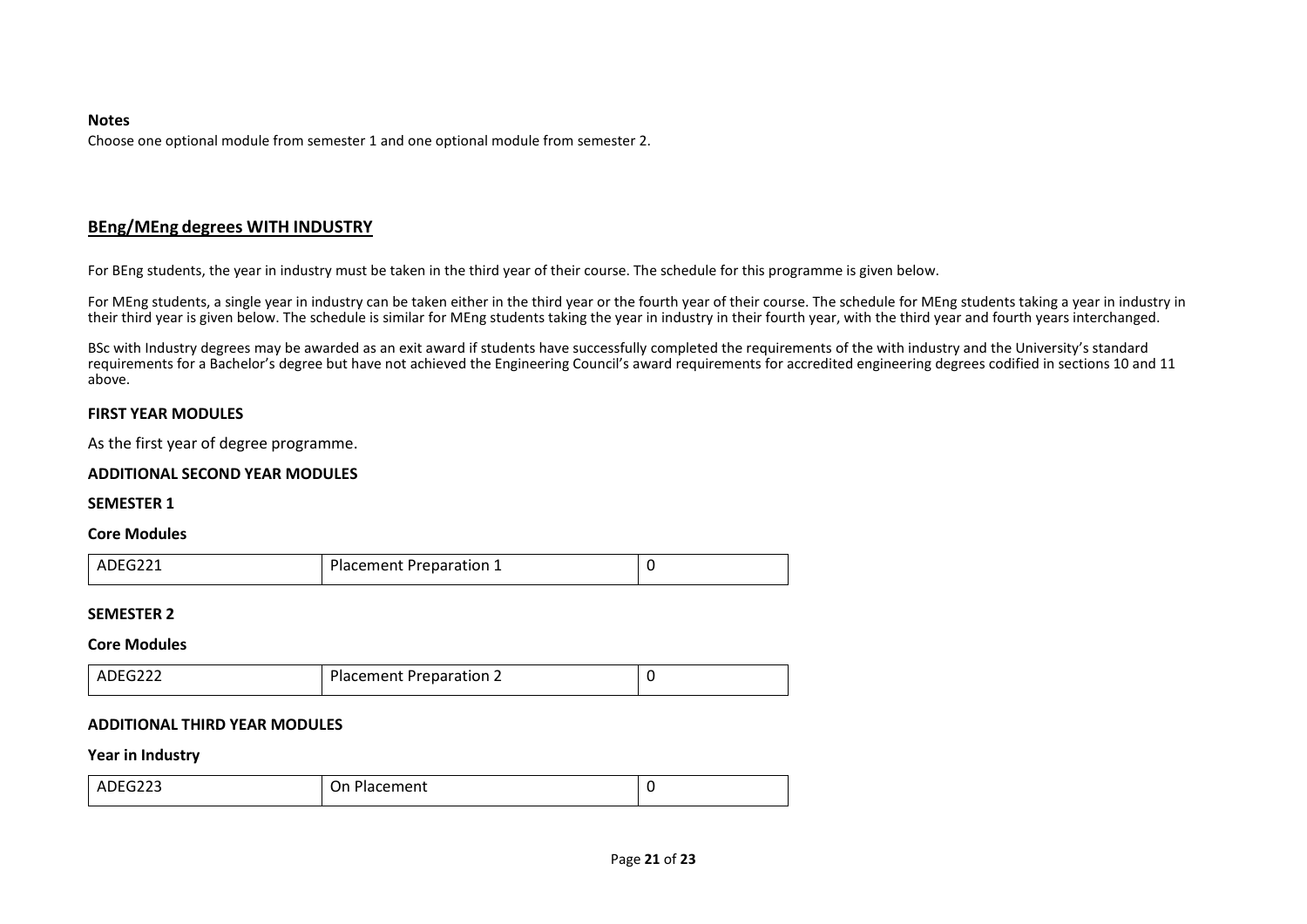### **FOURTH YEAR MODULES**

As the third year of degree programme.

### **FIFTH YEAR MODULES (MEng with Industry only)**

As the fourth year of degree programme.

### **BEng/MEng degrees WITH A YEAR ABROAD**

#### **FIRST AND SECOND YEAR MODULES**

As for the first and second years of BEng Aerospace Engineering/ BEng Electronic and Electrical Engineering/ BEng General Engineering/ BEng Mechanical Engineering respectively.

#### **THIRD YEAR MODULES (Year Abroad)**

Students spend the third year taking approved modules at one of the institutions associated with the Department of Engineering. Students will normally be assessed according to the criteria of the host institution, but if it is not practicable to retake failed modules there, they may be allowed to submit a report demonstrating how they have nevertheless achieved the learning outcomes for the year. Marks from the year will not count towards the degree class.

- BEng: Students who do not satisfactorily complete the year will be transferred to the standard BEng of their respective degree strand (e.g. BEng Aerospace Engineering, BEng General Engineering etc.).
- MEng: Students who do not satisfactorily complete the year will be transferred to the standard MEng of their respective degree strand (e.g. MEng Aerospace Engineering, MEng General Engineering etc.).

#### **FOURTHYEAR MODULES**

BEng: As 3<sup>rd</sup> year of the BEng Aerospace Engineering/ BEng Electronic and Electrical Engineering/ BEng General Engineering/ BEng Mechanical Engineering respectively.

MEng: As 3<sup>rd</sup> year of the MEng Aerospace Engineering/ MEng Electronic and Electrical Engineering/ MEng General Engineering/ MEng Mechanical Engineering respectively.

#### **FIFTH YEAR MODULES (MEng degrees with a Year Abroad only)**

MEng: As 4<sup>th</sup> year of the MEng Aerospace Engineering/ MEng Electronic and Electrical Engineering/ MEng General Engineering/ MEng Mechanical Engineering respectively.

BSc with Year Abroad degrees may be awarded as an exit award if students have successfully completed the requirements of the Year Abroad and the University's standard requirements for a Bachelor's degree but have not achieved the Engineering Council's award requirements for accredited engineering degrees codified in sections 10 and 11 above.